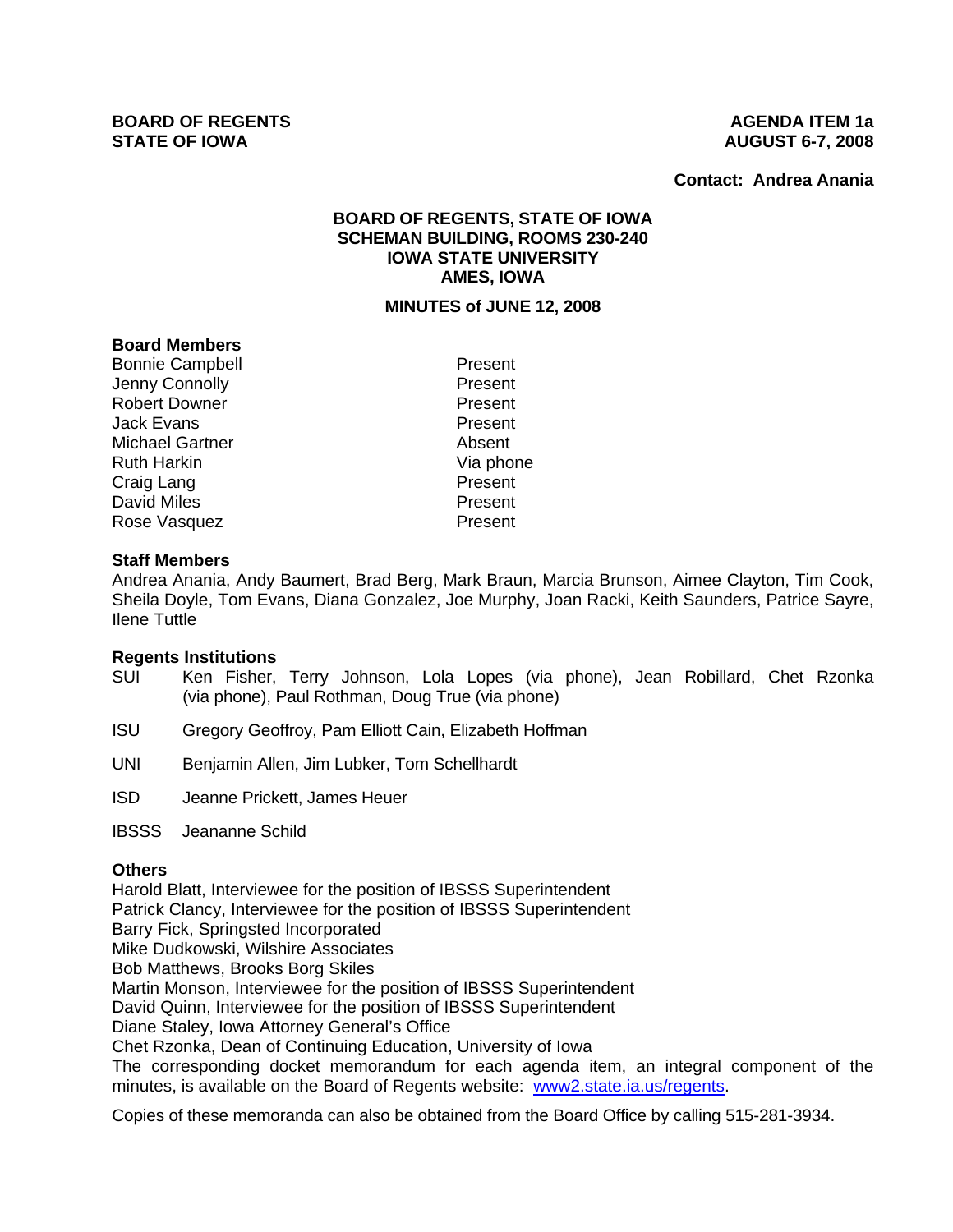#### **President Miles called the meeting to order at 8:30 a.m. on June 12, 2008.**

President Miles acknowledged all Iowans affected by the tornadoes and floods in Iowa this spring. He noted that the Iowa National Guard had arrived in Iowa City to help Iowa City with the flooding situation. He said that much of Iowa City is without power and reported that President Mason and her team were in Iowa City today.

President Miles welcomed new Executive Director Bob Donley and said that he has responded very well to what has been an unusual first week on the job.

Regent Connolly reported that she graduated in May from UNI with her Master of Arts in Education degree and announced her resignation from the Board, effective July 20, because of her new position at UNI as the Hagemann Hall Residence Life Coordinator starting July 21. She said that her time on the Board has been very interesting, she learned a lot and met incredible people, and she has experienced Iowa's passion for higher education and education in general. After thanking everyone, she noted that the student leaders have all been wonderful and wished them well. She also thanked the students for all of their help during the floods.

President Miles thanked Regent Connolly for her service to the Board. He said that he would work with Governor Culver to seat a new student Regent as soon as the Governor can focus on something other than the flood crisis.

On behalf of the Board, President Miles extended thanks to all administrators, faculty, staff, students, and interested citizens who have worked very hard to protect the Regents institutions and communities from the floods.

#### **University of Iowa Flood Update**

President Mason reported that:

- Things are changing rapidly and that they are preparing for more water to come much faster and sooner than originally anticipated;
- Everything they can do to protect the campus facilities and the infrastructure is being done;
- Governor Culver sent the Iowa National Guard to help;
- Approximately 19 buildings are at risk, some have already been evacuated, and some are in the process of closing; and
- UIHC has activated emergency procedures.

She added that they have not seen the worst of what is likely to happen. She emphasized that personal safety is first and foremost and that the University will make certain that people are safe because the situation will get dangerous.

President Miles thanked her for the update.

 $\triangleright$  The Board received the report by GENERAL CONSENT.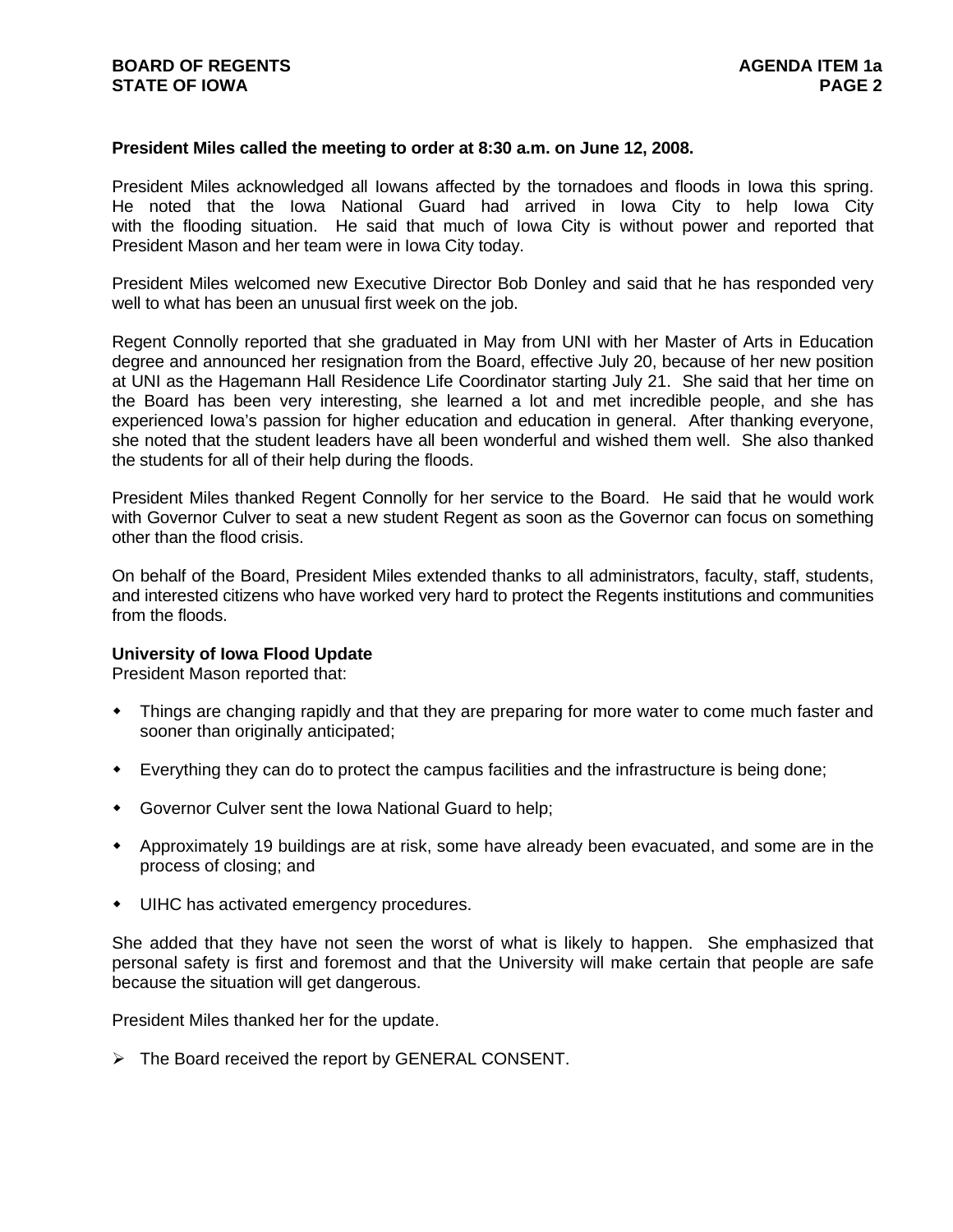## **BOARD OF REGENTS AGENUS AGENDA ITEM** 1a **STATE OF IOWA** PAGE 3

# **Consent Agenda**

- Minutes of May 1, 2008, Board Meeting
- Minutes of May 8, 2008, Board Meeting
- Institutional Personnel Transactions
- Conflict of Interest Vendors
- Approval of Non-Tuition-Related Miscellaneous Fees for FY 2009

Regent Harkin asked why the REACH fees are not the same as other admissions. President Miles noted that the REACH program has processing and acceptance fees that other programs do not. Regent Harkin suggested that they be removed from consideration. President Miles said that he did not object to deferring action on these two fees. Controller Terry Johnson added that the acceptance fee is an up-front fee that guarantees admittance and is applied against tuition and that the processing fee is an existence fee for which an increase is requested. President Miles asked if processing or acceptance fees are in place for other programs. Controller Johnson responded affirmatively.

- University of Iowa Equipment Purchase
- Agreements with the Nebraska Department of Education
- Proposed Non-Tenured Research Professor Track Policy at the University of Iowa
	- President Miles asked if the Faculty Senate had approved the policy. Dr. Gonzalez responded that it had.
- Request for a Program Name Change at Iowa State University Interdepartmental Graduate Major in Plant Physiology to Interdepartmental Graduate Major in Plant Biology
- Request for a Program Name Change at Iowa State University Bachelor of Science Program in Entomology to Bachelor of Science Program in Insect Science
- Request for a Program Name Change at Iowa State University Bachelor of Science Program in Agricultural Education to Bachelor of Science Program in Agriculture and Life Sciences **Education**
- Request for a New Program at Iowa State University Bachelor of Science Program in Culinary **Science**

Regent Connolly asked if an articulation agreement had already been signed with Des Moines Area Community College. Provost Hoffman responded that development of the articulation agreement was in process.

- Request for a New Program at Iowa State University Bachelor of Science Program in Global Resource Systems
- Request for a New Program at Iowa State University Bachelor of Science Program in Biological Systems Engineering
- Request for a New Program at Iowa State University Bachelor of Arts Program in World Languages and Cultures

President Miles asked if this program had been submitted to the Iowa Coordinating Council for Post High School Education. Dr. Gonzalez responded that it had not because it is not a new program, but a reconfiguration of existing programs, and this does not require that it be submitted to the Coordinating Council.

¾ MOVED by CONNOLLY, SECONDED by LANG, to approve the Consent Agenda with the exception of two Non-Tuition-Related Miscellaneous Fees at the University of Iowa, REACH processing and REACH acceptance fees; action on these fees was deferred.

| Regent  | Campbell | Connolly | Downer         | Evans | Gartner | Harkin | Lang | <b>Miles</b> | Vasquez |
|---------|----------|----------|----------------|-------|---------|--------|------|--------------|---------|
| Aye     |          |          |                |       |         |        |      |              |         |
| Nay     |          |          |                |       |         |        |      |              |         |
| Absent  |          |          |                |       |         |        |      |              |         |
| Abstain |          |          | v <sup>x</sup> |       |         |        |      |              |         |

\*Regent Downer abstained from the Conflict of Interest Vendor item only and voted Aye for all other items.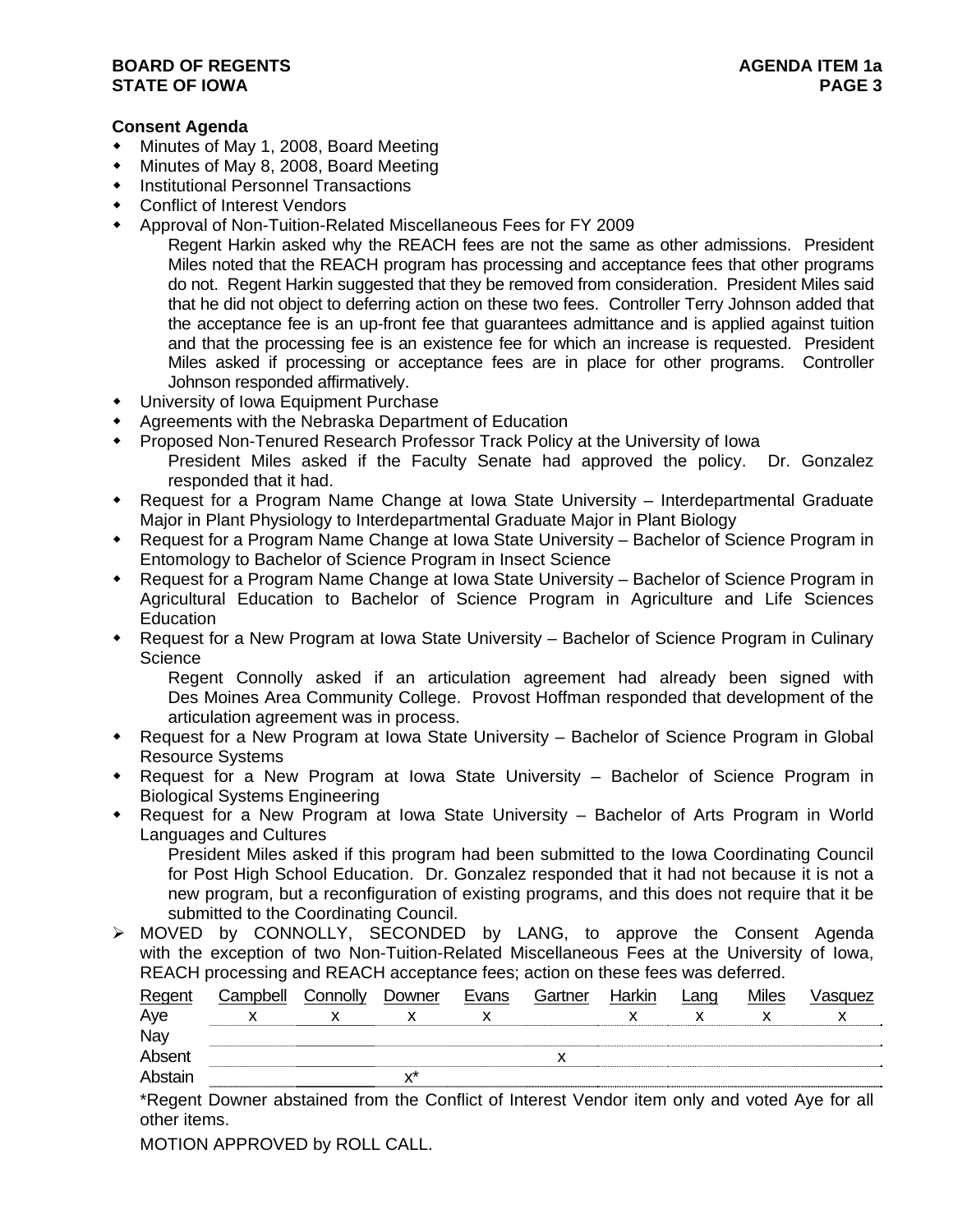# **Board President Report**

President Miles listed four priorities that he wanted the Regents to focus on over the next year:

- Review, revise, and extend the Board of Regents' strategic plan. He asked Executive Director Bob Donley to prepare and present to the Board at its August 2008 meeting a draft process and timeline for preparation of a new strategic plan;
- Develop a professional communication plan. He asked Executive Director Donley to assemble a working group, which would include representatives from all regent institutions, and submit to the Board by December 2008 a professional communication plan that effectively articulates the positive impact and value of Iowa's public universities and special schools;
- Prepare an analysis on affordability and financial aid. He asked the Board Office to prepare and submit to the Board by October 2008 analysis and recommendations ensuring that Iowans have affordable access to the public universities; and
- Develop a sustainability plan. He asked the Regent institutions to develop an integrated and collaborative plan that makes Iowa a leader in the nation in terms of operational practices, education, research, and economic development.

In response to a question from Regent Lang, President Miles clarified that his request is that an affordability analysis be presented for each institution. Regent Lang recommended that the analysis include consideration of demographics, background, and family income. President Miles agreed.

¾ The Board received the report by GENERAL CONSENT.

#### **Executive Director Report**

Former Interim Executive Director Andy Baumert reported that the Iowa Department of Management made the salary distribution, which has been communicated to the institutions, and that implementation on the smoking ban is moving forward; institutional and Board Office personnel have reviewed the draft administrative rules and the institutions will have the necessary mechanisms in process when the ban goes into effect on July 1.

Mr. Baumert thanked the Board for the opportunity to serve as Interim Executive Director and the institutions and the Board Office staff for their help. He welcomed Bob Donley and offered any assistance.

President Miles said that Mr. Baumert has been a joy to work with and has achieved great results. He thanked Mr. Baumert for his good service and looked forward to many more years of it.

¾ The Board received the report by GENERAL CONSENT.

## **Institution Updates**

President Allen discussed UNI's efforts to:

- Assist students, faculty, staff, the American Red Cross and FEMA resulting from the May 25, 2008, E-F5 tornado and the 2008 floods;
- Return to full capacity after the October 16, 2005, fires set to three campus buildings; and
- Provide opportunities to students such as Nancy Umuhire, who survived the Rwanda genocide; learned to speak, read, and write English; graduated from UNI; spoke at the 2008 commencement ceremony; and was hired recently by Ernst & Young.

Superintendent Prickett discussed ISD's 2008 graduation; school awards ceremony; rain garden; summer session programs; and an article published by ISD faculty members in *ODYSSEY Magazine* on teaching students who are deaf and have autism.

Interim Superintendent Schild reported that the IBSSS facility has not experienced flooding although it has no electricity and the water and sewage systems are in peril; discussed the Iowa Model Statewide System for Serving Students who are Blind and Visually Impaired; and provided examples of the materials used to teach blind students geometry. She thanked the Board and the Board Office for their confidence and support. President Miles thanked her for her excellent service and noted that she led IBSSS through a transformative time.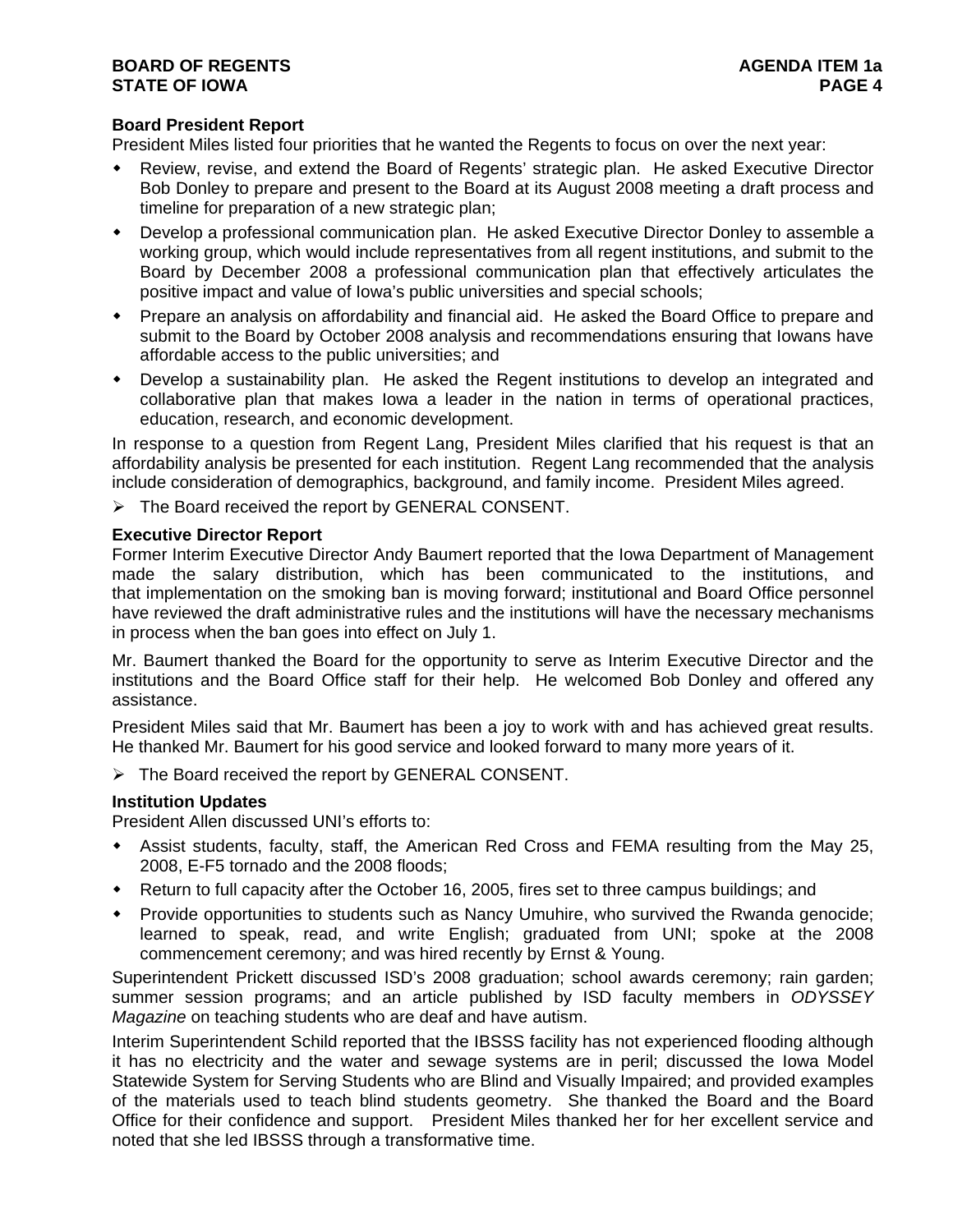President Geoffroy reported that the:

- University has not experienced flooding on campus and elaborated on how ISU faculty, staff, and students have been affected by and have helped with the aftermath of the 2008 floods and tornadoes;
- Live Green! initiative was launched and elaborated on energy conservation and sustainability efforts;
- Veterinary Diagnostic Laboratory received a full five-year accreditation from the American Association of Veterinary Laboratory Diagnosticians;
- *Iowa State Daily* was named the best all-around daily student newspaper in the United States by the Society of Professional Journalists;
- University has been re-designated a National Center of Academic Excellence in Information Assurance Education (2005-2008) by the National Security Agency and U.S. Department of Homeland Security; and
- Dean of the College of Human Sciences, Dr. Cheryl Achterberg, is leaving ISU, an Interim Dean will be named, and the search for her successor will begin.

President Miles congratulated President Geoffroy on ISU's green initiative and on the *Iowa State Daily* designation. President Geoffroy said that he is very proud.

¾ The Board received the updates by GENERAL CONSENT.

## **Audit/Compliance and Investment Committee Report**

The full Board took the following actions:

 $\triangleright$  MOVED by EVANS, SECONDED by LANG, to direct the inter-institutional group to evaluate fund managers on a going-forward basis.

| Regent | Camnhell∶ | connolly. | Downer | Evans | Gartner   | Harkin | Lang | <b>Miles</b> | /asquez |
|--------|-----------|-----------|--------|-------|-----------|--------|------|--------------|---------|
| Aye    |           |           |        |       |           |        |      |              |         |
| Nay    |           |           |        |       |           |        |      |              |         |
| Absent |           |           |        |       | $\lambda$ |        |      |              |         |

MOTION APPROVED by ROLL CALL.

¾ MOVED by EVANS, SECONDED by LANG, to approve the tentative 2008 and 2009 Audit/Compliance and Investment Committee Calendar.

| Regent | Campbell | Connolly | Downer | Evans | Gartner   | Harkin | _ano | <b>Miles</b> | √asquez |
|--------|----------|----------|--------|-------|-----------|--------|------|--------------|---------|
| Aye    |          |          |        |       |           |        |      |              |         |
| Nay    |          |          |        |       |           |        |      |              |         |
| Absen  |          |          |        |       | $\lambda$ |        |      |              |         |

MOTION APPROVED by ROLL CALL.

 $\triangleright$  By GENERAL CONSENT, the Board received the minutes from the April 30, 2008, Audit/Compliance and Investment Committee meeting and the Investment and Cash Management Report for the Quarter ended March 31, 2008.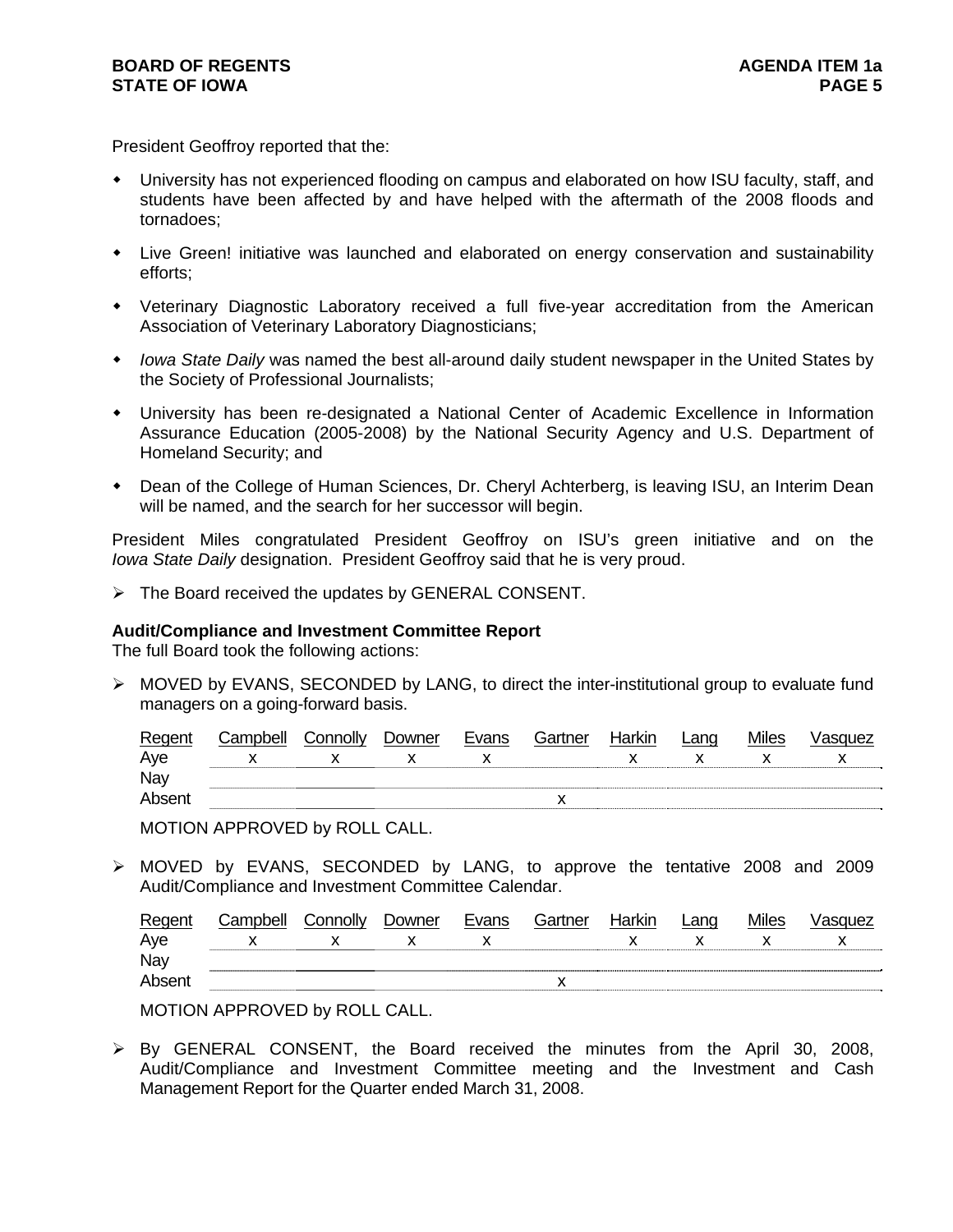## **University of Iowa Hospitals and Clinics (UIHC) Trustees**

SUI Vice President for Medical Affairs Jean Robillard, Associate Vice President for Finance and Chief Financial Officer Ken Fisher, and Dean of the Carver College of Medicine Paul Rothman appeared before the Board.

Vice President Robillard provided an update on the flooding situation at the University of Iowa and its impact on utilities at UIHC.

Dean Rothman provided an update on the search for the new CEO. He said that the final two candidates would be in town to meet with Vice President Robillard next week.

CFO Fisher reviewed the process of selecting the Iowa River Landing in Coralville as the site for the ambulatory outpatient facility.

Regent Lang inquired about the cost comparison of having only two buildings instead of the proposed four to six buildings and indicated his support for as small a footprint as possible.

Chair Downer indicated that the site is a Brownfield and inquired if any remediation would be needed. CFO Fisher said that the City of Coralville has dealt with some of the remediation and developers and the City of Coralville would be required to finish any needed remediation. He further indicated that no lender would provide funding unless there was a clear title to the property.

Chair Downer asked how the new facility would relate to the ambulatory surgery center. Vice President Robillard said that the ambulatory surgery center will remain and the new facility would be for patients who do not need immediate hospitalization.

President Pro Tem Evans asked if there would be an option to purchase the facility included in the agreement with the developer. CFO Fisher indicated that option would be included.

President Miles asked the committee, as the Board of Regents sitting as the Board of Trustees for the UIHC, for a motion to approve the proposal.

- $\triangleright$  MOVED by VASQUEZ, SECONDED by CAMPBELL, to approve the minutes from the April 30, 2008, UIHC Committee meeting. MOTION APPROVED UNANIMOUSLY.
- ¾ MOVED by DOWNER, SECONDED by CONNOLLY, to approve authorization to proceed with development of proposals for the potential engagement of a developer for the Ambulatory Outpatient Facilities project.

| Regent | Campbell | Connolly | Downer | Evans | Gartner | Harkin | Land | Miles | √asɑuez |
|--------|----------|----------|--------|-------|---------|--------|------|-------|---------|
| Aye    |          |          |        |       |         |        |      |       |         |
| Nay    |          |          |        |       |         |        |      |       |         |
| Absent |          |          |        |       |         |        |      |       |         |

MOTION APPROVED by ROLL CALL.

## **Report on Search for the Superintendent of the Iowa Braille and Sight Saving School**

Regent Vasquez, Chair of the search committee for the next Superintendent of the Iowa Braille and Sight Saving School, updated the Board on the progress of the search and stated that four candidates would be interviewed during the course of the day's meeting.

- Patrick Clancy, Associate Superintendent for Educational and Student Services, Waterloo Community School District, Waterloo, Iowa.
- Martin Monson, former Director of the Wisconsin Center for the Blind and Visually Impaired, and currently enrolled in the Education Doctorate Program at the University of Northern Colorado, Greeley, Colorado.
- Harold Blatt, Director of Special Education, Keystone Area Education Agency, Elkader, Iowa.
- David Quinn, Ph.D., Director of Special Education, Mississippi Bend Area Education Agency, Bettendorf, Iowa.
- $\triangleright$  The Board received the report by GENERAL CONSENT.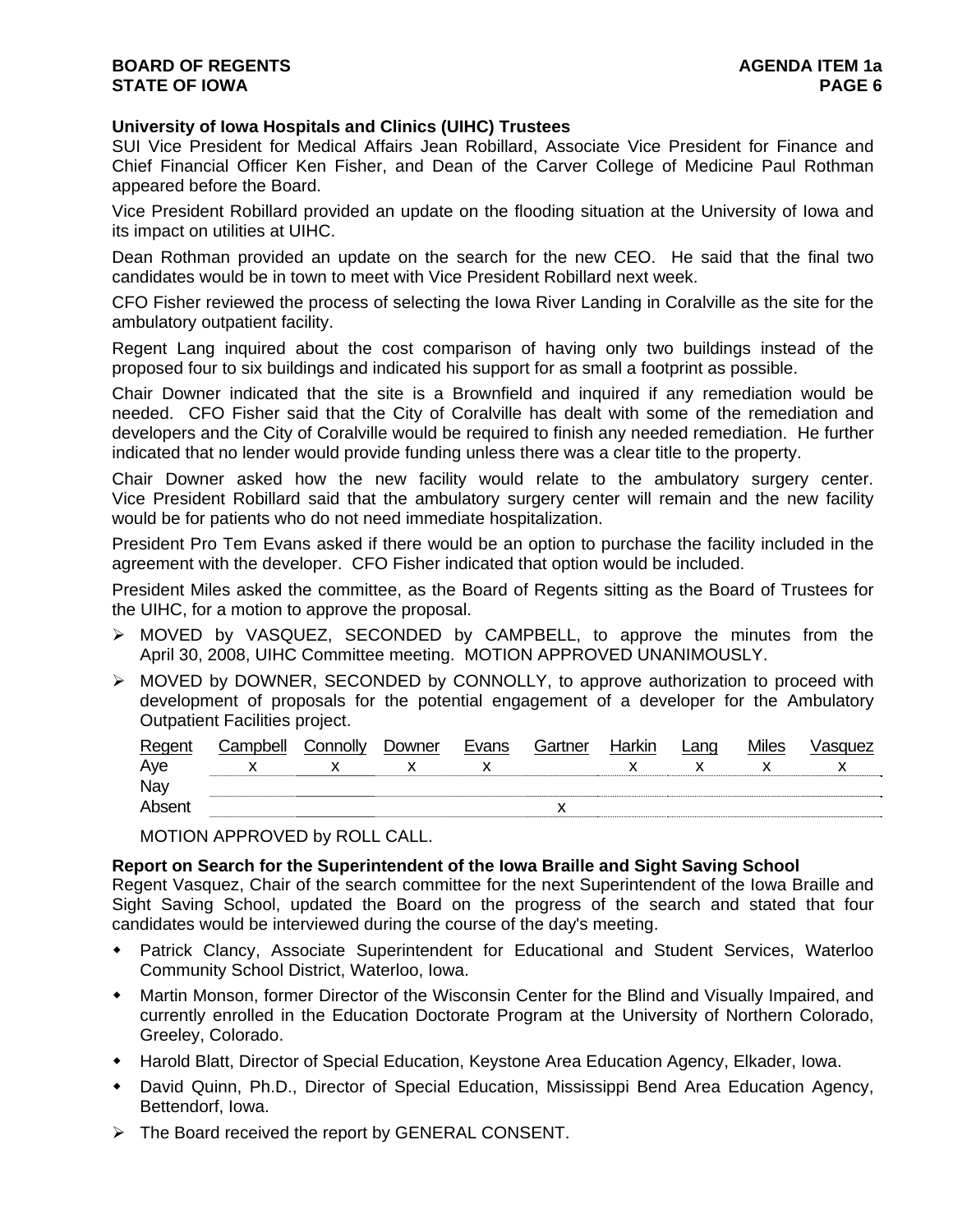## **Modified Duties for New Parents**

Interim Provost Lopes explained, for some time, the University's policy has required departments to adapt the work schedules and duties of employees who are new parents to help reduce conflict with parental obligations. Although application of this policy to P&S and merit staff is well-defined and uncontroversial, a 2006 task force on gender equity found the application of the policy to faculty varied widely from unit to unit. The task force recommended the University establish a central policy to standardize application of the policy for faculty that are new parents.

In response, former Provost Michael Hogan suggested implementation of a modified duties policy. Under such a policy, an eligible faculty member may request modification of her or his duties for one semester in order to provide more flexibility in the first year after a young child enters the home. Interim Provost Lopes indicated modified duties policies are supported by the American Association of University Professors and are widely used. Based on a 2007 national survey, 30% of doctoralextensive universities have formal modified duties policies; and the remainder allows modifications as an informal practice.

Interim Provost Lopes explained, in order to be consistent with the best practices of peer institutions, the University's policy was modeled on those at the University of Michigan and the University of Illinois, Champaign-Urbana. She noted, because classroom teaching is the most inflexible activity for many faculty, modified duties usually involve moving effort from classroom teaching to scholarship, service, or non-classroom teaching-related duties. Examples of substituted activities include the preparation of research proposals, papers, and course materials; supervision of graduate student research; and academic service. The semester of modified duties is not a leave. Faculty granted modified duties continue at 100% effort during the affected semester.

She explained the policy was drafted and vetted on campus during the 2007-08 academic year and was reviewed by the Associate Vice President for Human Resources to ensure that it would not cause problems with staff. Interim Provost Lopes stated she approved the policy in April 2008. She accepted full responsibility for the failure to notify the Board about this policy and to explain the reasons why it was necessary.

President Miles stated he had two questions. The first question related to the merits of the policy and the other was whether or not the policy should have come to the Board for approval. He noted he asked the Board Office to look into this question in terms of Board policies, the Iowa Code, the Board's administrative rules and past practice. The Board Office gave pretty clear direction that typically such policies would be matters considered by the Board. He asked if the policy had been implemented.

Associate Provost for Faculty Susan Johnson stated there were faculty members who have made requests based on the eligibility criteria in the policy for modified duties in the coming fall semester. She explained she was referring to the central policy and not the long-standing informal practice.

Regent Downer stated he had concern on a more global level with respect to benefits. He said the Board had seen statistics indicating the universities have been considerably more generous with respect to benefits than they have been in respect to salaries. He stated he was not sure if the universities get as much credit for increased benefits in the marketplace in the recruitment of new faculty and staff members as they would if those funds were put into salaries.

Interim Provost Lopes stated she would not call the modified duties policy a benefit per se. She said it was the kind of policy one may not hear about as a virtue; but, when a university does not provide scheduling options such as developmental assignments and modified duties for new parents, the lack of such options becomes known.

Regent Lang stated peer institutions have been mentioned at least three times in the discussion. He asked the Board be given a list of peer institutions utilizing such a policy and indicated he would like to see a couple of the actual policies.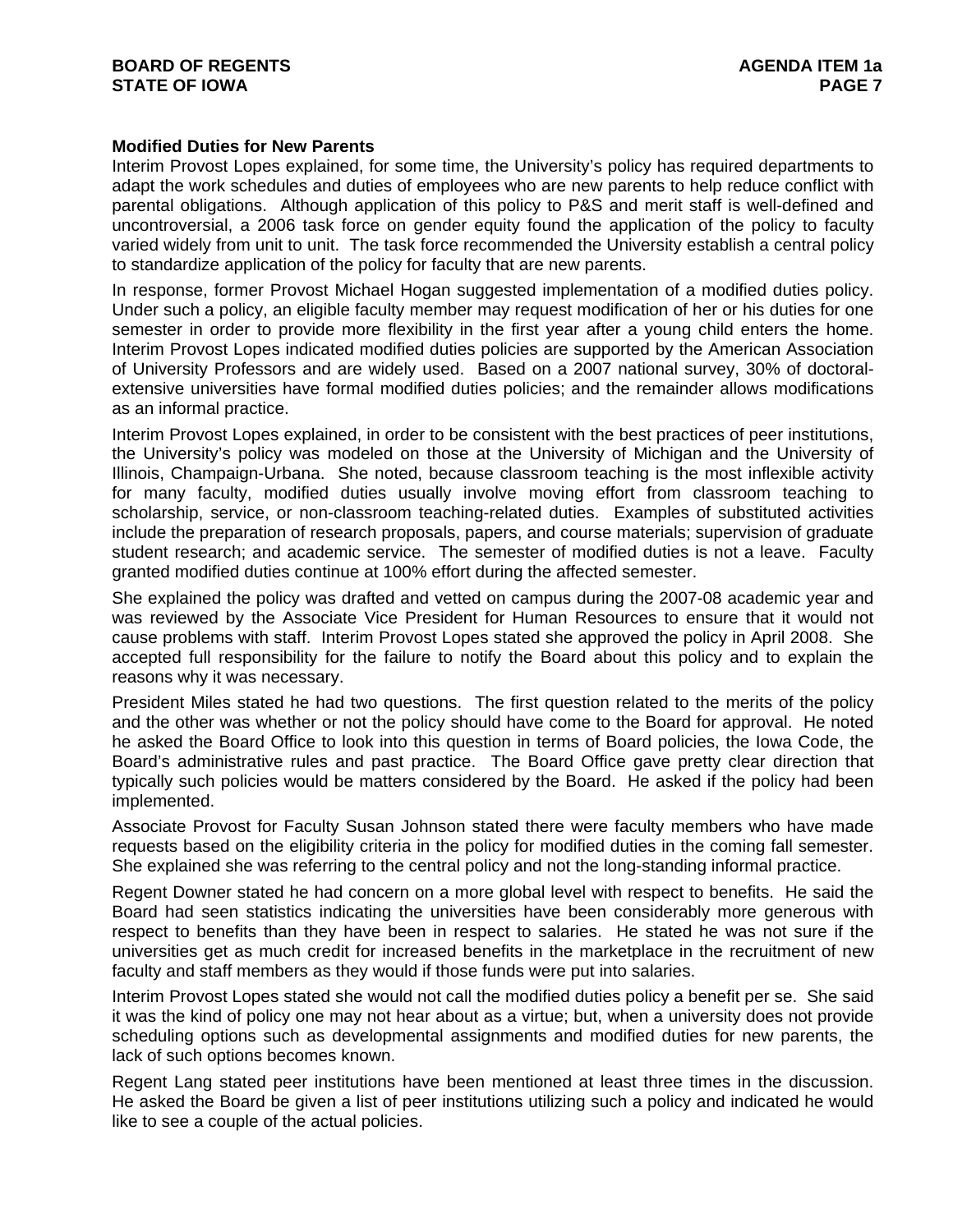Associate Provost Johnson stated the University used the policies in place at the University of Michigan and the University of Illinois as models. She also said the largest institutions outside the Big Ten with similar policies are the University of California and University of Texas.

Regent Harkin asked for an explanation of the maternity leave policy.

Interim Provost Lopes stated maternity leave is defined as a form of disability. Maternity leave involves a person being able to take six weeks of leave with no duties assigned. The mother remains in pay status through the use of accumulated sick leave. She explained under the modified duties policy a faculty member is expected to continue to work full time during the semester of modified duties but would be able to substitute some duties for other duties.

Regent Harkin asked if there is a cost associated with the policy if a department head decides to release someone from teaching duties and then must compensate someone else to assume those teaching duties.

Interim Provost Lopes stated the University estimates the cost to be between \$150,000 and \$170,000. The estimate is based upon the University's experience with developmental assignments. She noted some courses must be given in a particular semester but others could be postponed.

President Miles asked if the University could determine how much of this is occurring already under the existing policy in 22.8 of the University's Operations Manual.

Interim Provost Lopes stated the exact use is not known. She noted one small college routinely makes such modifications and has been doing so for many years. Faculty are given course releases for a great variety of reasons. The gender equity task force discovered there was a great deal of inconsistency in the application of this kind of rescheduling.

President Miles asked how the impact on the classroom would be evaluated.

Interim Provost Lopes stated the University takes teaching quality very seriously, and faculty evaluations are done every year.

Associate Provost Johnson stated the policy asks eligible faculty to notify their departments as soon as they are aware they may be wishing to utilize the policy. These requests will be evaluated at the same time as teaching assignments are being made. Students won't be aware teaching assignments are being changed.

President Miles asked Presidents Allen and Geoffroy if similar polices were in place at UNI and ISU.

President Allen stated there was not a similar policy in place at UNI; and, since the faculty is organized, such a policy could be a negotiable item.

President Geoffroy asked Provost Hoffman to address the question.

Provost Hoffman stated there has been a task force working on this question for about two years at Iowa State. She indicated similar policies were widespread among Iowa State's peer institutions. She said the University was at a competitive disadvantage in not having something to offer to faculty particularly to new mothers. It has been a contentious issue on the campus due to the differences among departments as to what the impact of this would be. She noted there was not a consensus but work is continuing. Everyone does recognize it is an important issue. She said if the Iowa policy is approved, the Board could expect one from ISU shortly thereafter.

Regent Vasquez asked for more information as to why discussions of a similar policy at ISU were contentious.

Provost Hoffman stated it was for many of the reasons Interim Provost Lopes mentioned. There are departments doing this already on an informal basis, and other departments consider it too expensive given the cost of replacing teachers. The main question was how to make it fair across the campus and how departments would be compensated for costs incurred.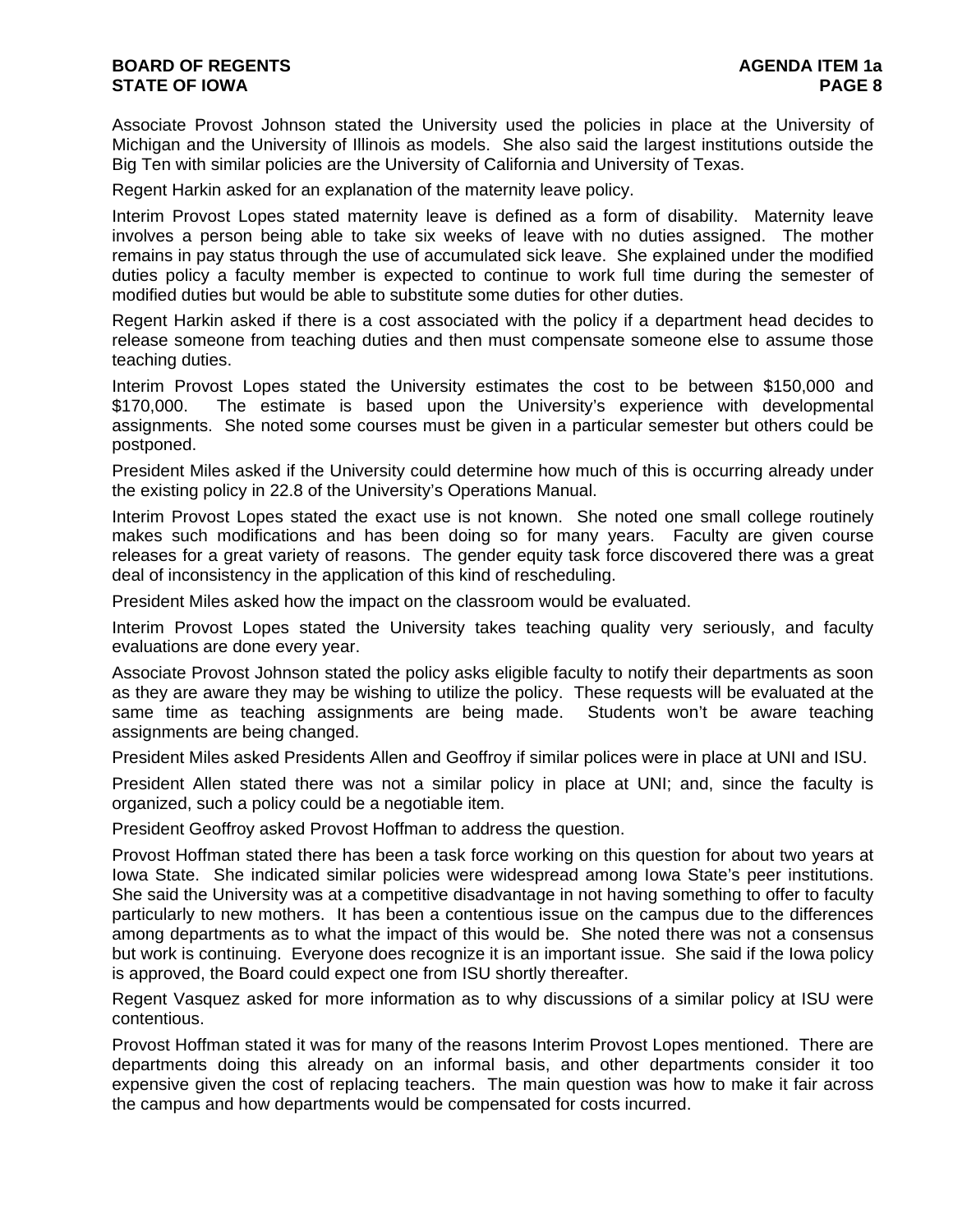Regent Campbell asked how the University knew the lack of a modified duties policy was an issue.

Provost Hoffman stated it would often come up in the course of an interview with a prospective faculty member. ISU is known for having many family friendly policies such as partner accommodation and the question of what is done with the arrival of a child becomes an issue since it is not formally addressed. She stated it is believed that the majority of institutions with whom ISU competes for faculty are already doing this.

President Miles asked how he was to respond to Iowans who care very much about the universities and want excellence in education but say they do not have anything approaching this flexibility when a new child comes in to the home in their job situations.

Interim Provost Lopes stated she asked the head of human resources when work began on this policy to survey major businesses in Iowa to find out what kinds of flex time policies they have that could be drawn on when a new child comes in to the house. Basically, the best and largest employers all tend to have something like this. Examples would be telecommuting or arrangements of schedules to work a fewer number of days for longer hours.

Regent Harkin asked what kind of flexibility is provided for administrative staff.

Interim Provost Lopes stated administrative staff have the opportunities to use flex time. She indicated the regular faculty member who teaches nine months basically has no kind of scheduling flexibility. Nine-month faculty do not earn vacation, and they do not have the kinds of opportunities for flex time given to other kinds of employees. Faculty do tend to have very flexible schedules, but the case of a new child in the home is a very different situation. Many universities are responding with formal modified duties policies.

Regent Harkin asked if the modified duties for a semester would be problematic when a faculty member is considered for tenure.

Interim Provost Lopes stated there were no data on how such modifications affect tenure decisions. She stated there were data on faculty who for whatever reason have needed to extend the tenure clock. She said perhaps there would be some faculty members who may choose not to ask for modified duties because of issues related to tenure.

Associate Provost Johnson stated the decision about tenure is based on an evaluation of all the missions a faculty member has been engaging including scholarship, academic service as well as teaching. The absolute amount of teaching is not a factor in tenure. She felt that not teaching for one semester, in and of itself, would not have any impact. The faculty member would be teaching in all other semesters, and there would be adequate opportunity to assess the quality of teaching.

Regent Vasquez stated she felt the need for such a policy was merely a sign of the times. In looking for the best talent, an employer has to lay out as many benefits as possible, and many of these have to be family friendly types of benefits.

Regent Downer stated a reference was made in the discussion about the modification of duties being more difficult in terms of implementation in smaller departments than in larger ones. He noted the proposed policy stated the request for modification would generally be made three months in advance. He asked if a notice of three months provided adequate time for a small department with limited resources.

Associate Provost Johnson stated three months would be the minimum. It is anticipated people would make requests much earlier than that. She noted even with just a three-month notice, it could be done.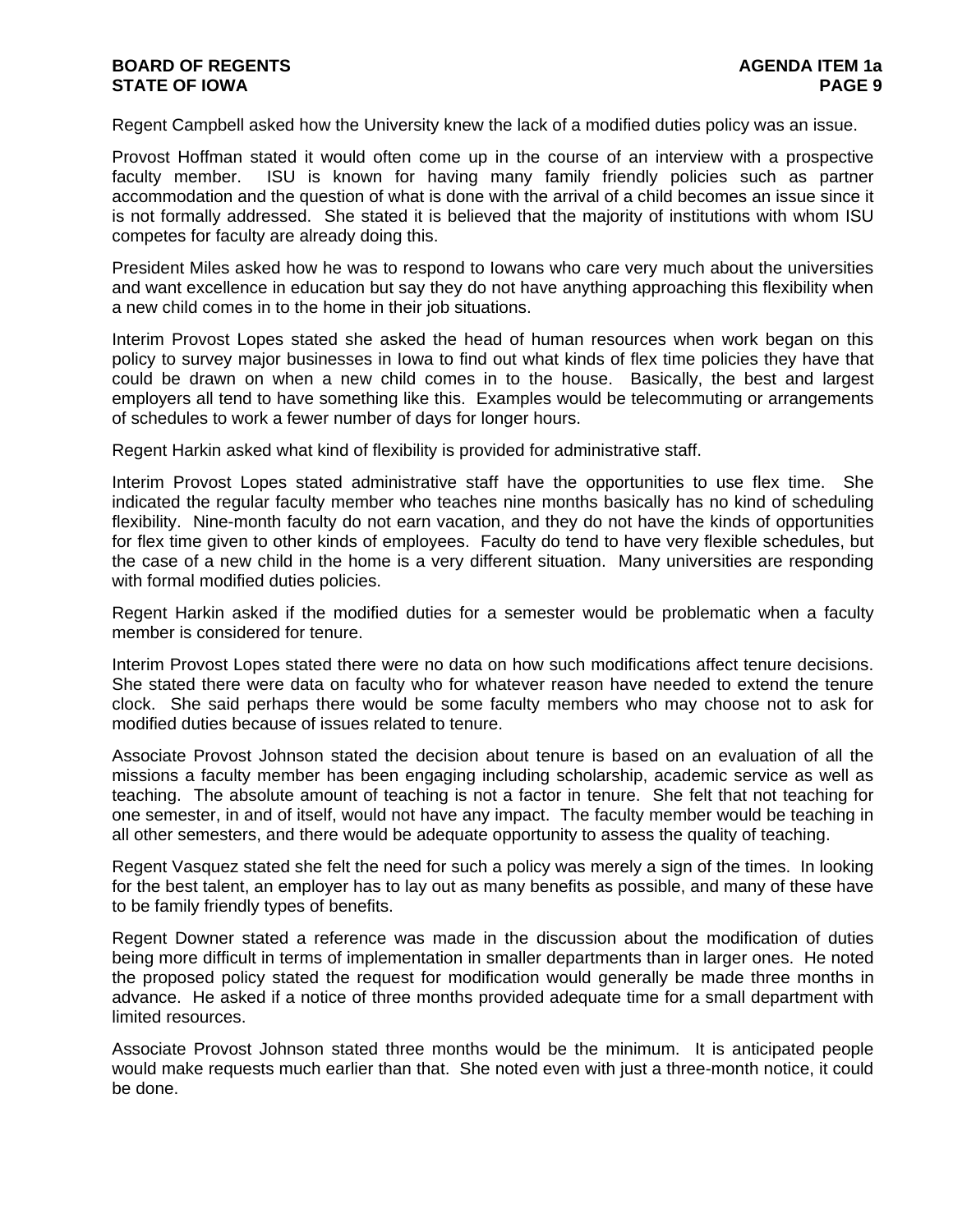President Miles stated he applauded the effort on the part of the University to do the right thing. He added it was apparent this policy would certainly have impact on the University of Iowa and, in all likelihood from what has been said, on Iowa State and potentially UNI. He indicated it appeared to be a fairly significant policy decision. He noted the University has complied with the Board's request to provide information as to how and why this policy came about. The University was not asked to prepare a case on which the Board could make a decision as to whether or not this policy should be enacted. He stated he would like to see, as Regent Lang suggested, more information on what peer institutions and private sector employers are providing. He stated he would like to see the decision deferred until a later meeting of the Board, possibly August.

Regent Downer stated he agreed with President Miles. He stated he still had concerns about consistency of implementation among the departments.

President Miles stated action on this agenda item would be deferred.

Interim Provost Lopes thanked the Board for its consideration and stated she would work with colleagues at ISU, UNI, and the Board Office and come back to the Board at its August meeting.

 $\triangleright$  The Board received the report by GENERAL CONSENT.

**FY 2008 Budget Adjustments, FY 2009 Salary Policies, and FY 2009 Budgets – Special Schools, Board Office, Regional Study Centers**

Brad Berg summarized the action items presented for consideration.

President Miles welcomed comments from President Geoffroy on ISU's Resource Management Model (RMM). President Geoffroy commended Provost Hoffman for her leadership and said that he has been pleased with its implementation, noted that safety nets were built into the system, and reported that things are on schedule.

¾ MOVED by CAMPBELL, SECONDED by DOWNER, to:

Approve (as presented in the docket memorandum):

- FY 2008 budget ceiling adjustments totaling \$2,546,000 in the General University and Oakdale Campus operating budgets for the University of Iowa and \$13,611,000 for UIHC;
- FY 2009 salary policies for the Regent institutions and Board Office effective July 1, 2008;
- FY 2009 operating and restricted fund budgets for the Iowa School for the Deaf and the Iowa Braille and Sight Saving School;
- FY 2009 operating budget for the Board Office; and
- Distribution of the regional study centers FY 2009 operating appropriations and salary funds as follows:
	- Quad Cities Graduate Study Center \$165,714
	- Southwest Iowa Regents Resource Center \$111,693
	- Tri-State Graduate Study Center \$ 83,769; and

Receive the FY 2009 budgets of the Quad Cities Graduate Center and the Tri-State Graduate Center (as presented in the docket memorandum.)

| Regent | Campbell | Connolly | Downer | Evans | Gartner | Harkin | Lang | <b>Miles</b> | Vasquez |
|--------|----------|----------|--------|-------|---------|--------|------|--------------|---------|
| Aye    |          |          |        |       |         |        |      |              |         |
| Nay    |          |          |        |       |         |        |      |              |         |
| Absent |          |          |        |       |         |        |      |              |         |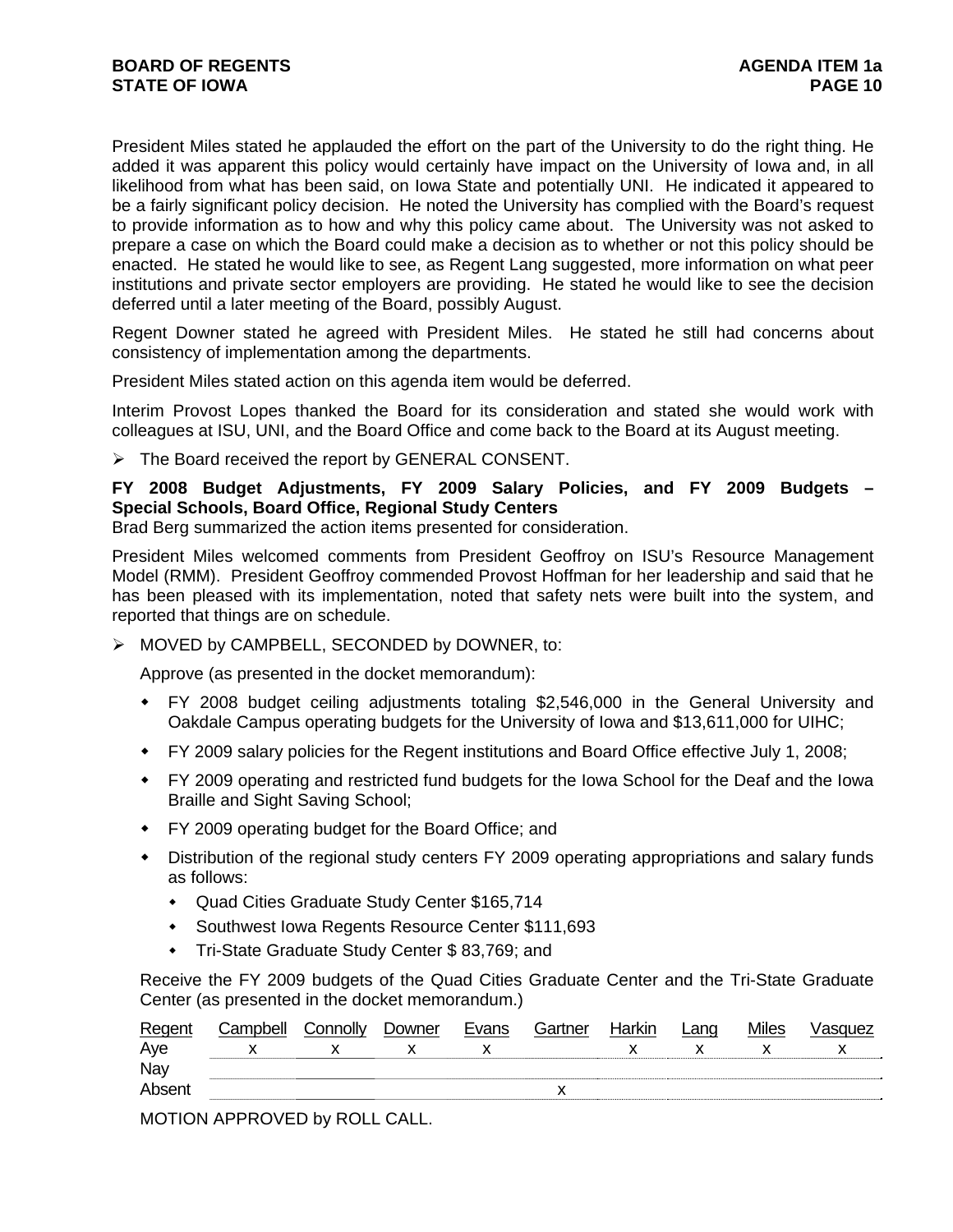## **Resolution for the Sale and Award of not to exceed \$8,750,000 Telecommunications Facilities Revenue Refunding Bonds, Series S.U.I. 2008**

Joan Racki introduced Barry Fick from Springsted, Incorporated, the Board's financial advisor. Mr. Fick said that the purpose of the sale was to realize reduced interest rates/costs and result in savings to the University.

He reported that three bids were received; the winning bid was submitted by Wachovia Securities LLC and had a true interest rate of 3.34%; savings will be approximately \$100,000 per year for the remaining life of the bonds; and the actual issue size was reduced to \$8,210,000.

¾ MOVED by EVANS, SECONDED by DOWNER, to approve A Resolution providing for the sale and authorizing and providing for the issuance and securing the payment of \$8,210,000 Telecommunications Facilities Revenue Refunding Bonds, Series S.U.I. 2008, funding the debt service reserve fund, and paying the costs of issuance.

| Regent | Campbell | Connolly | Downer | Evans | Gartner | Harkin | ∟ano | Miles | /asquez |
|--------|----------|----------|--------|-------|---------|--------|------|-------|---------|
| Aye    |          |          |        |       |         |        |      |       |         |
| Nay    |          |          |        |       |         |        |      |       |         |
| Absent |          |          |        |       |         |        |      |       |         |

MOTION APPROVED by ROLL CALL.

## **Institutional Agreements, Leases and Easements**

¾ MOVED by LANG, SECONDED by EVANS, to approve the easement for the benefit of Iowa State University and the lease for the benefit of the University of Northern Iowa as summarized in the agenda item, subject to approval of the final documents by the Board Office and Attorney General's Office.

| Regent | Campbell | Connolly | Downer | Evans | Gartner | Harkin | _ano | Miles | /asquez |
|--------|----------|----------|--------|-------|---------|--------|------|-------|---------|
| Aye    |          |          |        |       |         |        |      |       |         |
| Nay    |          |          |        |       |         |        |      |       |         |
| Absent |          |          |        |       |         |        |      |       |         |

MOTION APPROVED by ROLL CALL.

## **FY 2009 Annual Capital Plans**

President Pro Tem Evans questioned the \$100,000,000 estimated project cost identified for the Iowa State University Hilton Coliseum and Renovation project. President Geoffroy explained that this dollar amount is a placeholder for the possibility of a very, very major gift to the project. President Miles added that the Board has not committed itself to approving that specific budget prior to the receipt of a very large gift to the project.

¾ MOVED by EVANS, SECONDED by DOWNER, to receive the report on anticipated institutional FY 2009 new capital improvement projects with the understanding that the proposed projects are subject to further review, availability of funding, and specific project approval consistent with Board policy, and to receive the status report on previously approved projects with budgets exceeding \$1 million.

| Regent | Campbell | Connolly | Downer | Evans | Gartner | Harkin | Land | Miles | /asquez |
|--------|----------|----------|--------|-------|---------|--------|------|-------|---------|
| Aye    |          |          |        |       |         |        |      |       |         |
| Nay    |          |          |        |       |         |        |      |       |         |
| Absent |          |          |        |       |         |        |      |       |         |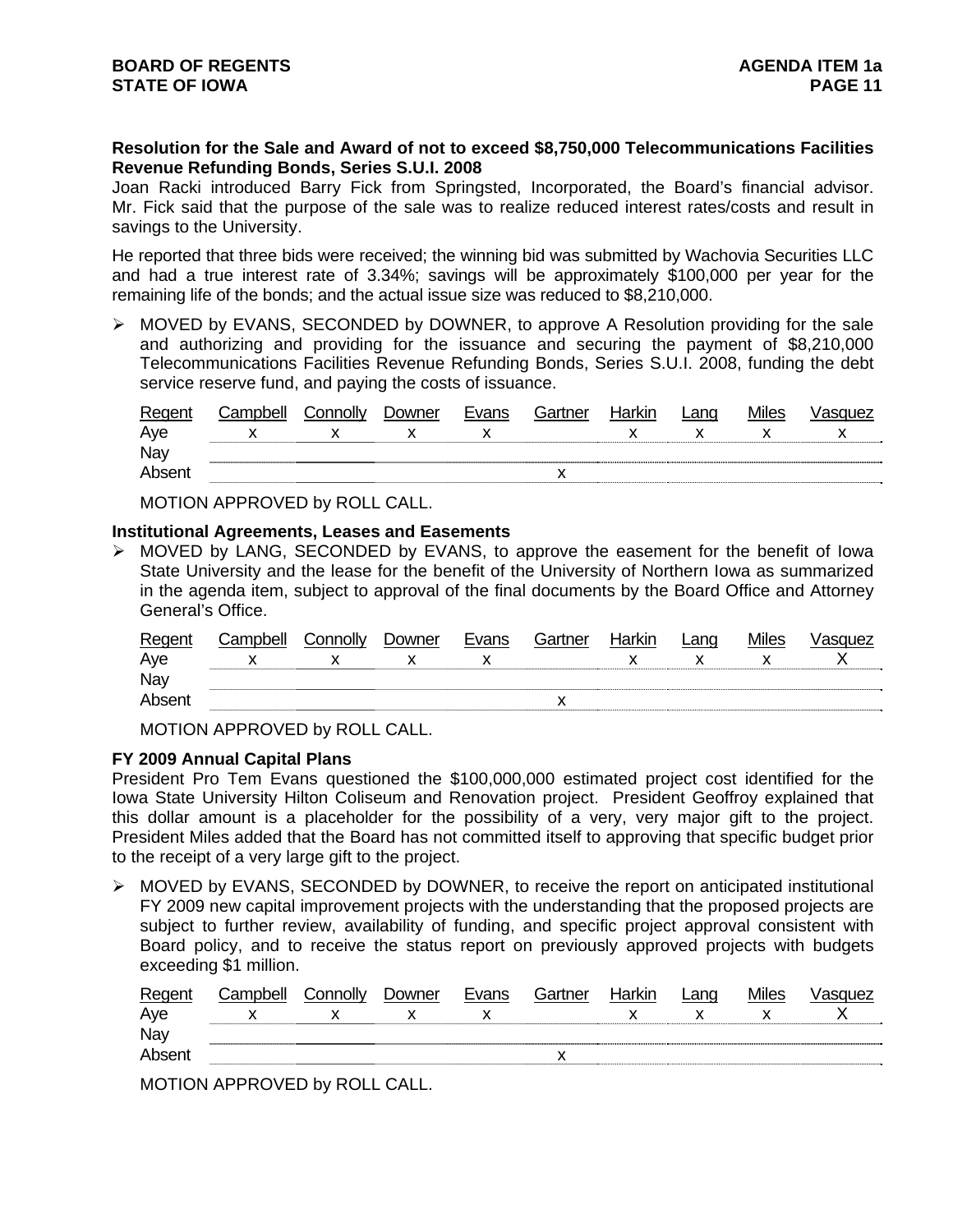## **Schematic Design and Financing for Carver-Hawkeye Arena – Addition and Renovation Project at University of Iowa**

Athletic Director Barta outlined several changes within the Athletic Department since construction of Carver-Hawkeye Arena 25 years ago, and the need for facility improvements to accommodate the changes. This includes the merging of men's and women's athletics which has required several sports to share the one Arena court and results in scheduling challenges for academic, athletics, and outside entity use; the proposed practice facility would construct a second court. The strength and conditioning center consists of 1,800 square feet and was designed for use by fewer than the 16 existing teams that make use of the area; the proposed project would provide a strength and conditioning area in excess of 10,000 square feet. The office areas were constructed to house 100 employees, but the Athletic Department now employs nearly 200 employees, most of which are housed in the Arena; the proposed addition would provide additional office space.

In addition, the facility's front door is not clearly identified; the project would relocate the ticket office for improved customer service. For the public attending events in the Arena, the walk from the court level to the top can be difficult; the proposed project would install a high-speed, large volume elevator for improved access. The project would also add women's restrooms, update the concourse areas, and add club rooms and premium seating to generate additional revenue to pay for the improvements.

Vice President True explained what the University believes is a conservative financing plan for the Arena project. The financing plan, which exceeds bond coverage requirements, features reduced revenue projections from those used for the Kinnick Stadium project, and an annual positive cash flow ranging from \$900,000 to \$3.1 million, beginning in 2011 when the project would be open until 2020. He further explained that the University is ahead of schedule toward building a \$10 million voluntary reserve for Kinnick Stadium, and it plans to build in an additional \$5 million to increase total voluntary reserves for Athletics to \$15 million. The financing plan also excludes other revenue associated with charging for graduations and other events in the Arena. He added that all of these factors give the University comfort in its financing plan for the project.

Regent Evans asked Athletic Director Barta to speak about the University's competitive environment and the practice facilities at other schools. Athletic Director Barta indicated that in the Big 10, the University of Iowa and Northwestern University are the only schools without dedicated practice facilities and the necessary scheduling flexibility. He further reported that there has been approximately \$460 million invested in basketball facilities in the Big 10. He added that the Arena project is needed for the University to stay competitive in the Big 10.

With respect to the prices for the courtside and club seating, Athletic Director Barta explained that the largest contributors to the Arena renovation project would have the opportunity to choose the best seats. He further explained that there are two types of people who will contribute to the project: 1) those who think first about their support for the project and then ask about their seating, and 2) those who want to select their seat and then ask about the necessary contribution. President Miles questioned the donor requirements for the courtside and club seating and the University's comfort level in its ability to receive contributions at these levels. Athletic Director Barta reported that he takes comfort in the University's early discussions with potential donors, the interest expressed, and the commitments already received. He explained that there would be a relatively small number of donors (200 to 300 individuals) for the 650 courtside and club seats.

Regent Lang thanked the University for designing the addition with four stories, explaining that this is good utilization of a small space.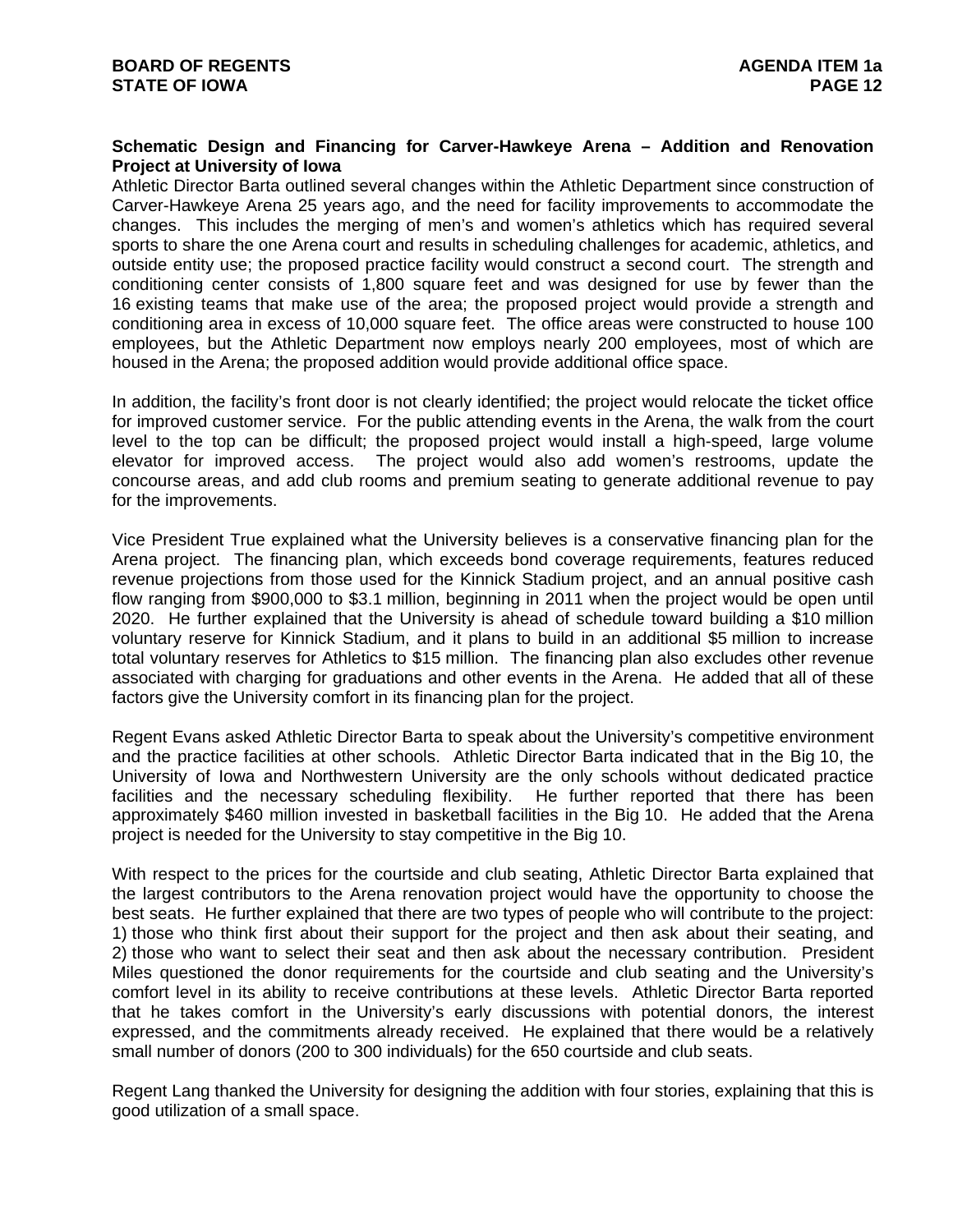## **BOARD OF REGENTS AGENER AGENERAL LIMIT CONTROL STATE OF IOWA PAGE 13**

¾ MOVED by DOWNER, SECONDED by LANG, to approve the financing plan for the **Carver-Hawkeye Arena – Addition and Renovation** project as outlined in the agenda item, adopt a Resolution authorizing the Executive Director to fix the dates for the sale of up to \$51,000,000 Athletics Facilities Revenue Bonds, Series S.U.I., and approve the schematic design and project description and budget (\$47,000,000) for the project, with the understanding that this approval will constitute final Board approval and authorization to proceed with construction.

| Regent | Campbell | Connolly | Downer | Evans | Gartner | Harkin | Lang | <b>Miles</b> | √asɑuez |
|--------|----------|----------|--------|-------|---------|--------|------|--------------|---------|
| Aye    |          |          |        |       |         |        |      |              |         |
| Nay    |          |          |        |       |         |        |      |              |         |
| Absent |          |          |        |       |         |        |      |              |         |

MOTION APPROVED by ROLL CALL.

#### **Register of University of Iowa Capital Improvement Business Transactions**

In response to questions from President Miles and President Pro Tem Evans, Vice President True provided background information on the Board's Master Lease program and outlined the proposed use of Master Lease financing for the Wave Basin Facility project. Vice President True explained the successful use of Master Lease financing for previous projects of the Hydraulics Institute due to the Institute's very strong research track record and the resulting strong revenue credit. He expressed confidence with the proposed use of Master Lease financing for the Wave Basin project due to the Institute's superb research and its long-term grant commitments to support its research activity. In response to a question from President Miles, Vice President True verified that while the financing is characterized as a "lease," the facility would remain the property of the University during the Master Lease financing period, as long as the University does not default on the payments.

Regent Downer asked if it was considered more economical for the University to construct the Wave Basin Facility rather than lease private space for this use, as has been done previously for some Hydraulics Institute research facilities. Vice President True explained that the faculty of the Hydraulics Institute would like to have the Wave Basin Facility in close proximity to an existing Hydraulics Institute research facility on campus (the Columbia River model); the close proximity of the two facilities would provide many advantages with increased interaction opportunities.

¾ MOVED by CONNOLLY, SECONDED by CAMPBELL, to authorize permission to proceed with project planning for the **Power Plant – Combustion Turbine Electric Generator** project, approve the schematic designs and project descriptions and budgets for the **Oakdale Environmental Management Facility – Construct New Facility** project (\$7,971,029) and the **Hydraulics Wave Basin Research Facility – Construct New Facility** project (\$3,398,348), approve project descriptions and budgets for the **Oakdale Campus – Electrical Generation Upgrade** project (\$6,725,000) and the **Pomerantz Family Pavilion – Replace Gas Boiler** project (\$2,898,979), and approve the revised project budget for the **UIHC Autopsy Suite Relocation** project (\$2,990,000).

| Regent | <i>C</i> amnhell | Connolly | Jowner | Evans | Gartner | Harkin | Lanq | <i>l</i> iles | ™le∠ |
|--------|------------------|----------|--------|-------|---------|--------|------|---------------|------|
| Aye    |                  |          |        |       |         |        |      |               |      |
| Nay    |                  |          |        |       |         |        |      |               |      |
| Absent |                  |          |        |       |         |        |      |               |      |
|        |                  |          |        |       |         |        |      |               |      |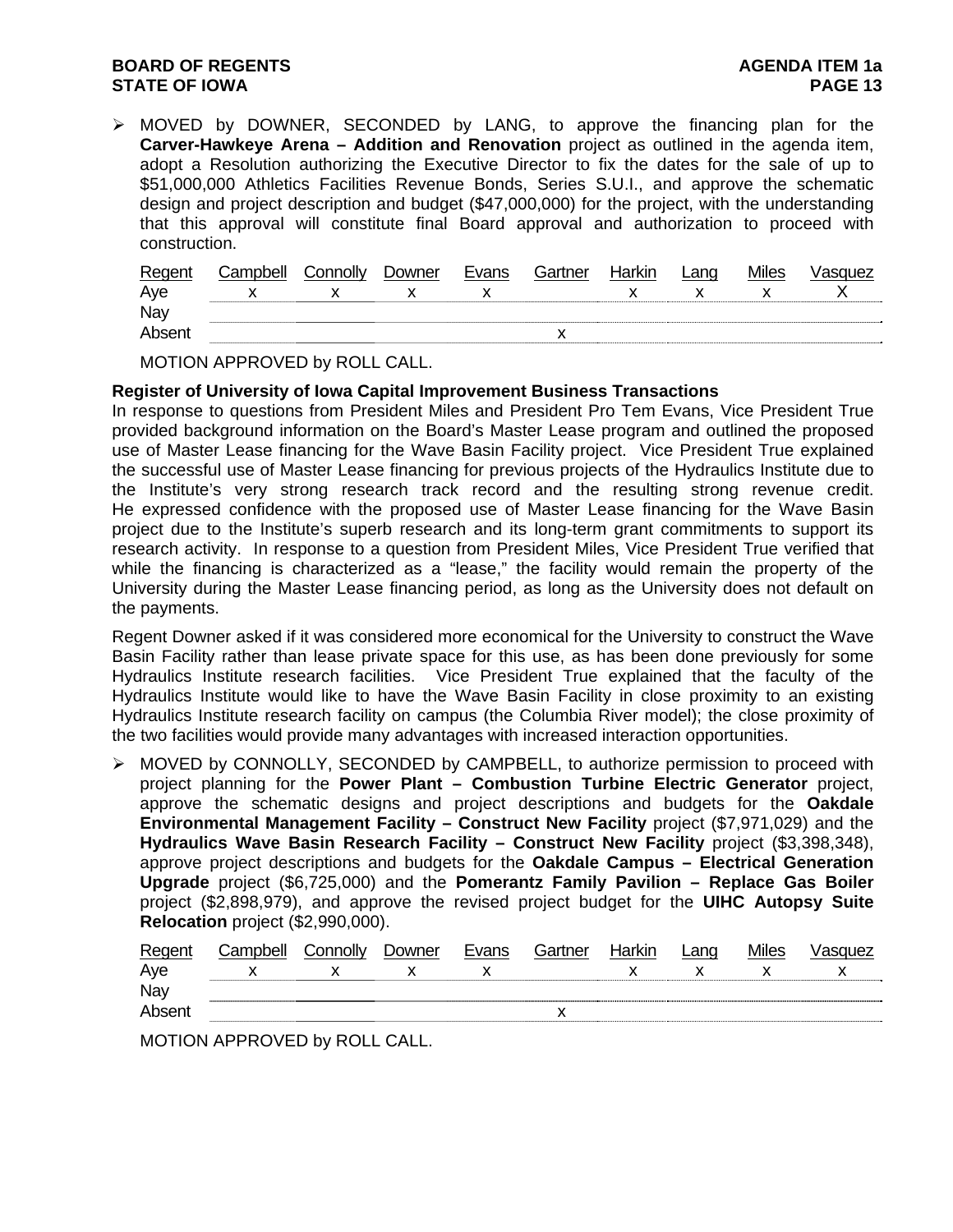## **University of Iowa Proposed Property Purchase**

Vice President True expressed the University's gratitude to the Pappajohn Foundation for the opportunity to acquire the John and Mary Pappajohn Higher Education Center in Des Moines at a purchase price of \$2 million for a \$11.4 million property. He expressed the University's belief that the facility can be important educationally for the Des Moines area and the University.

Chet Rzonka, Dean of Continuing Education, explained that the facility would provide an opportunity to consolidate, improve and expand the University's existing programs in the Des Moines area. The University would continue the Pappajohn Center's mission of working with the community, while being respectful of the other higher education partners in the Des Moines area.

In response to a question from Regent Evans regarding any restrictions on the use of the facility, Vice President True explained that the original arrangement for use of the facility between the Pappajohn Foundation and the City of Des Moines matches with the University's plans for the building's use; there is nothing in the proposed agreement that would restrict the University.

In response to President Miles' question on the building's operating costs, Vice President True explained that based on the University's review, operating costs are estimated to total \$190,000 per year. This would include \$130,000 to service the \$1 million loan, and \$60,000 for building operations and maintenance.

President Miles expressed the gratitude of the Board of Regents to John and Mary Pappajohn for making the facility available to the University of Iowa.

 $\triangleright$  MOVED by EVANS, SECONDED by DOWNER, to purchase the John and Mary Pappajohn Higher Education Center (JMPEC) located at 1200 Grand Avenue, Des Moines, Iowa, at the purchase price of \$2,000,000.

| Regent | Campbell | Connolly | Downer | Evans | Gartner | Harkin | ∟anɑ | Miles | Vasquez |
|--------|----------|----------|--------|-------|---------|--------|------|-------|---------|
| Aye    |          |          |        |       |         |        |      |       |         |
| Nay    |          |          |        |       |         |        |      |       |         |
| Absent |          |          |        |       |         |        |      |       |         |

MOTION APPROVED by ROLL CALL.

## **Register of University of Northern Iowa Capital Improvement Business Transactions**

Vice President Schellhardt provided an overview of the Sabin Hall Renovation project. Regent Connolly asked about the accessibility improvements for the building. Bob Matthews with Brooks Borg Skiles, the project architects, explained that the two new building entrances on the east and west sides would work better with campus flow and would be ADA accessible. In addition, a new elevator would provide access to all levels of the building, and the new restrooms would be designed to meet ADA requirements. Vice President Schellhardt added that the project would also relocate a lecture hall to the ground floor.

Vice President Schellhardt provided background information on the funding for the Parking Deck and Transit Facility project (which includes 80 percent funding from the Federal Transit Administration (FTA) and a 20 percent match from the University). He also addressed the need for the \$3.6 million budget increase, which is due primarily to increased construction costs, as well as the inclusion of bus route monitoring equipment as requested by the FTA. In response to questions from President Pro Tem Evans, Vice President Schellhardt confirmed that the University has received assurance from the FTA on the availability of its portion of the additional funds for the revised budget.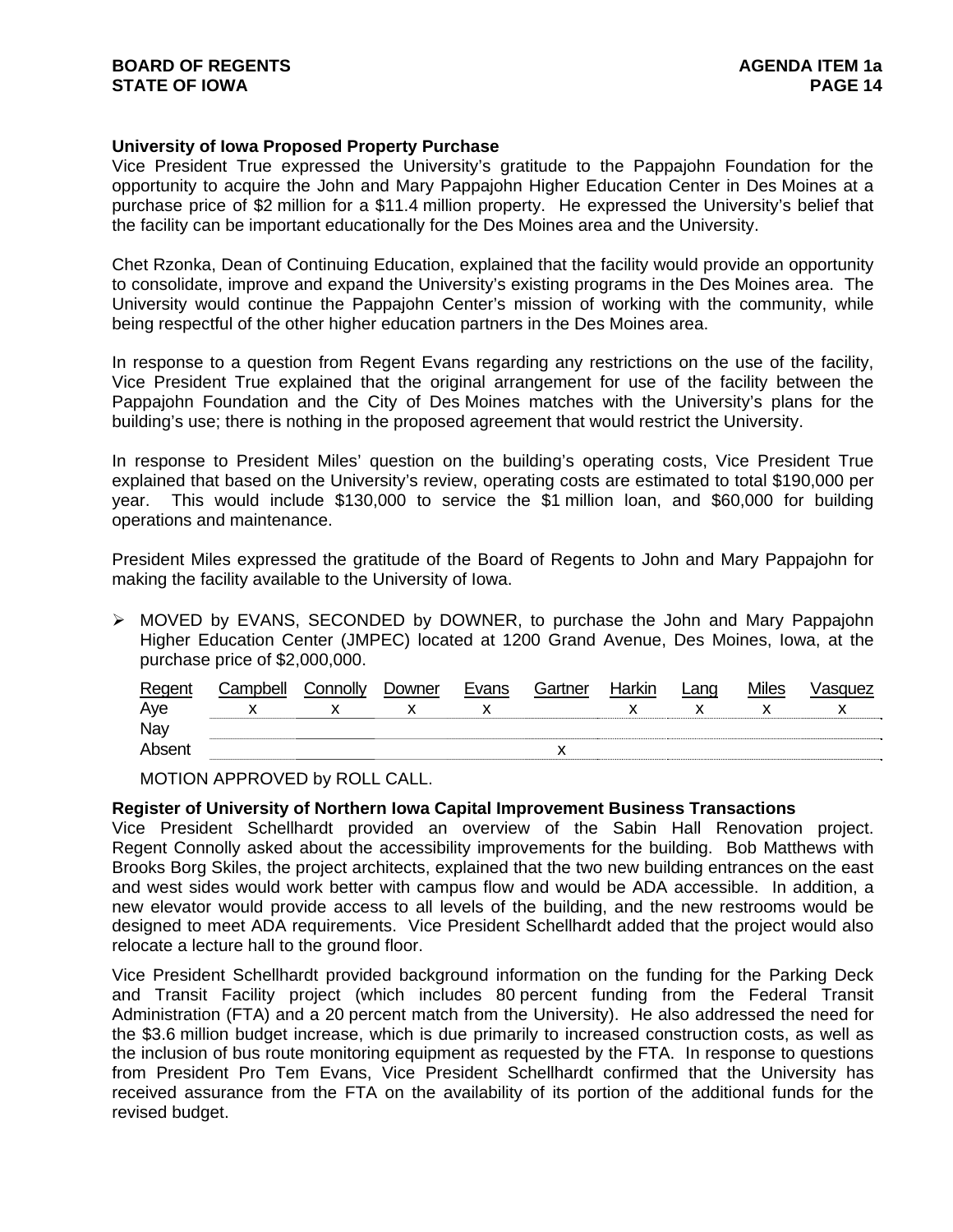¾ MOVED by EVANS, SECONDED by DOWNER, to approve the schematic design and project description and budget (\$11,800,000) for the **Sabin Hall Renovation** project, and revised project budgets for the **Parking Deck and Transit Facility** project (\$12,083,735) and the **Electrical Distribution Loop System/Load-Break Switches – Phase 1** project (\$3,303,000).

| Regent | Campbell | Connolly | Downer | Evans | Gartner | Harkin | Land | <b>Miles</b> | Vasquez |
|--------|----------|----------|--------|-------|---------|--------|------|--------------|---------|
| Aye    |          |          |        |       |         |        |      |              |         |
| Nay    |          |          |        |       |         |        |      |              |         |
| Absent |          |          |        |       |         |        |      |              |         |
|        |          |          |        |       |         |        |      |              |         |

MOTION APPROVED by ROLL CALL.

**Report on the University of Iowa's Compliance with Policy and Procedures While Investigating a Sexual Assault Complaint** 

General Counsel, Tom Evans said that, at the request of the Board on November 16, the Board Office conducted a review of the University of Iowa's compliance with University and Board Office policies and procedures and statutes related to the investigation of an alleged sexual assault on campus on October 14, 2007.

He reported that the district court in Johnson County issued a subpoena directing all parties involved to not divulge any information, which then limited Board Office review to protocol, policies, and procedures followed during the investigation. He then elaborated on information contained in the docket memorandum.

¾ MOVED by CONNOLLY, SECONDED by EVANS, to enter into closed session pursuant to lowa Code section 21.5(1)(a) to review or discuss student records which are required or authorized by state or federal law to be kept confidential or to be kept confidential as a condition for continued receipt of federal funds. The applicable state law is Iowa Code section 22.7(1) and the applicable federal law is the Family Educational Rights and Privacy Act of 1974 (FERPA), 20 USC 1232g.

MOTION APPROVED by ROLL CALL.

The Board convened in closed session at 10:15 a.m.

The Board reconvened in open session at 11:10 a.m.

President Miles stated that it would be his suggestion that the report be referred to the University of Iowa for its response to the recommendations at the September meeting. He also asked that the other institutions compare their policies with the recommendations and submit their review along with any changes at the September meeting.

At President Miles' request, General Counsel Evans discussed the Board Office recommendations. He commented that the Board Office analysis indicated that the University and its Athletics Department followed current policies and practices and were in compliance with statutory mandates under the Clery Act and the Iowa Code. He said that there is some tweaking that can be done to strengthen policies and practices. President Miles thanked General Counsel Evans for his report.

Regent Campbell:

 Stated that basic information sharing is helpful and hoped that any policy address the Department of Public Safety (DPS) sharing information about criminal complaint matters with the Iowa City Police Department;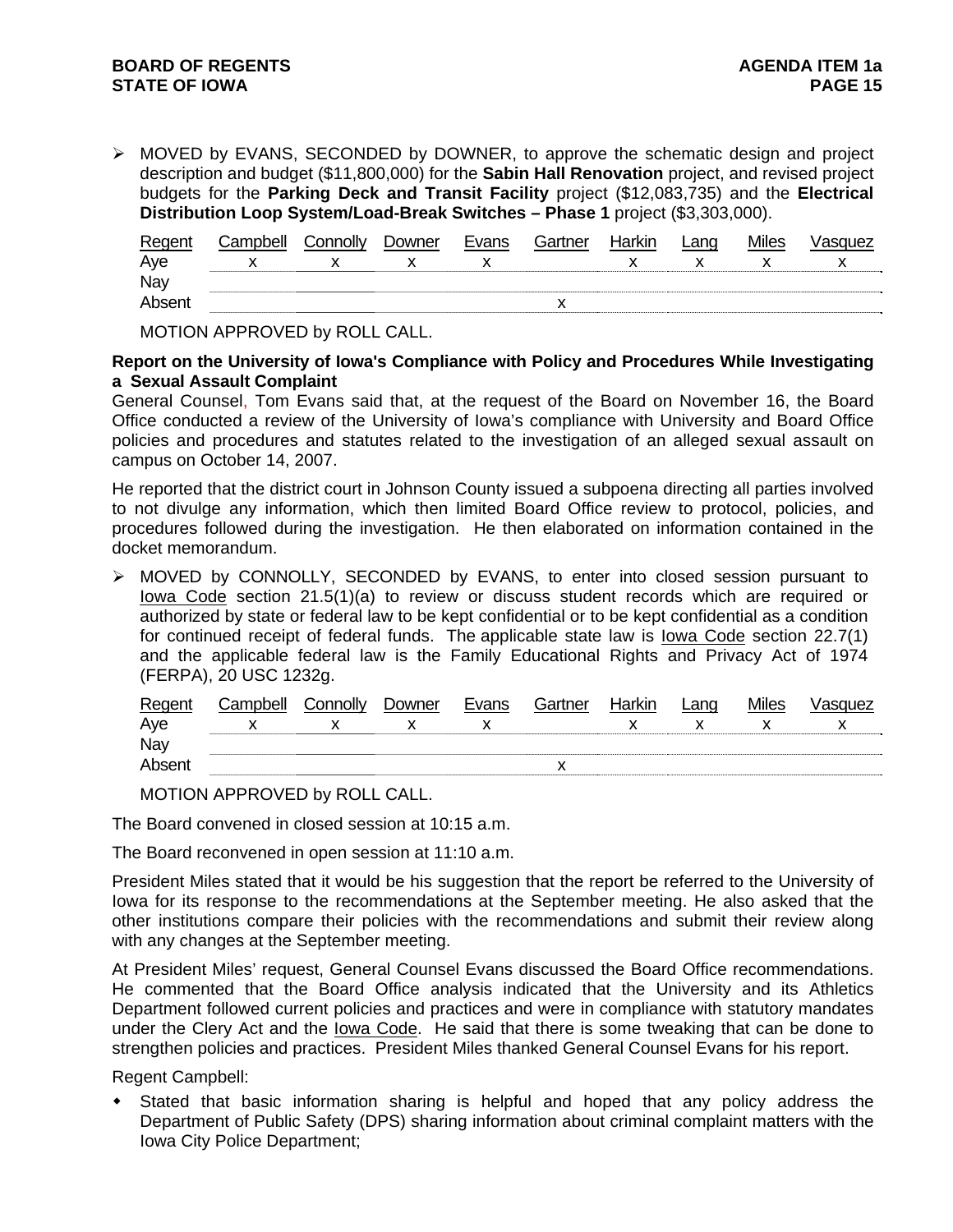# **BOARD OF REGENTS AGENER AGENERAL LIMIT CONTROL STATE OF IOWA PAGE 16**

- Encouraged the University to rely heavily on the advocates for sexual assault victims when considering the Board Office recommendations citing their extensive knowledge and dedication; and
- Hoped that the University of Iowa takes into consideration what has already been done at the University of Northern Iowa so that the University and all Regent institutions develop a model program that is best in the nation;
- Said that the more that is focused on one-stop shopping for the victim, the better; and
- Hoped for a streamlined process that includes a victim advocate. She thanked General Counsel Evans for his fine job in sorting this out.

Regent Downer concurred that this is a very thorough report and thought that the recommendations were excellent. He asked for further thoughts on reporting alleged incidents of sexual assault. General Counsel Evans said that the University has protocol in its policies that identify mandatory reporters and with whom incidents are reported and the obligations of these individuals, Board Office comments were related to existing reporting practices, and the University should perhaps reevaluate its reporting responsibility.

President Miles said that he would like the University to consider whether immediate notification of DPS is appropriate whenever anyone in authority becomes aware of an alleged sexual assault. He also wanted to know if the University concurs with a centralized office for investigatory functions, and, if so, what office. In particular, he wanted the University to consider whether the Office of the Vice President for Student Services (VPSS) or the DPS is appropriate. He stated that the Board takes this issue very seriously and that his preference is to put it in the most senior office, VPSS, although the DPS operates 24/7 and noted that these issues don't often occur during office hours. He said that if the University considered a different office, consideration should be given to whether there should be an automatic and immediate notification to DPS.

General Counsel Evans clarified that the report did not make a recommendation in terms of which office should be considered, just that a single office be used as opposed to multiple offices. President Miles acknowledged General Counsel Evans and clarified that he wanted VPSS and DPS explored as possible options.

Regent Lang agreed that a single investigative office is needed and suggested that the office have separate authority.

Regent Connolly also agreed that having one office helps. She said that it is confusing to students to know who to call and where to go and asked that the web site include contact information throughout the year, not just during orientation and the beginning of the school year. General Counsel Evans added that the University has an ongoing program for communicating policies and contacts for sexual assault and sexual harassment.

Regent Harkin thanked General Counsel Evans and the Board Office for their investigation and the recommendations. She agreed with comments from the other Board members and hoped that the recommendations are sent to the county attorneys whose job it is to prosecute crimes in the counties where the Regent institutions are located. She said that she doesn't want the Board to approve any recommendation that could impede successful prosecution.

President Miles noted Regent Harkin's unique expertise in this area and asked that the county attorneys be consulted.

President Geoffroy asked if the institutions would receive a set of specific questions related to the recommendations. President Miles responded affirmatively and asked that Executive Director Donley work with the institutions. He asked the institutions to review the recommendations, compare them to their current policies, and suggest any changes to the Board at its September meeting.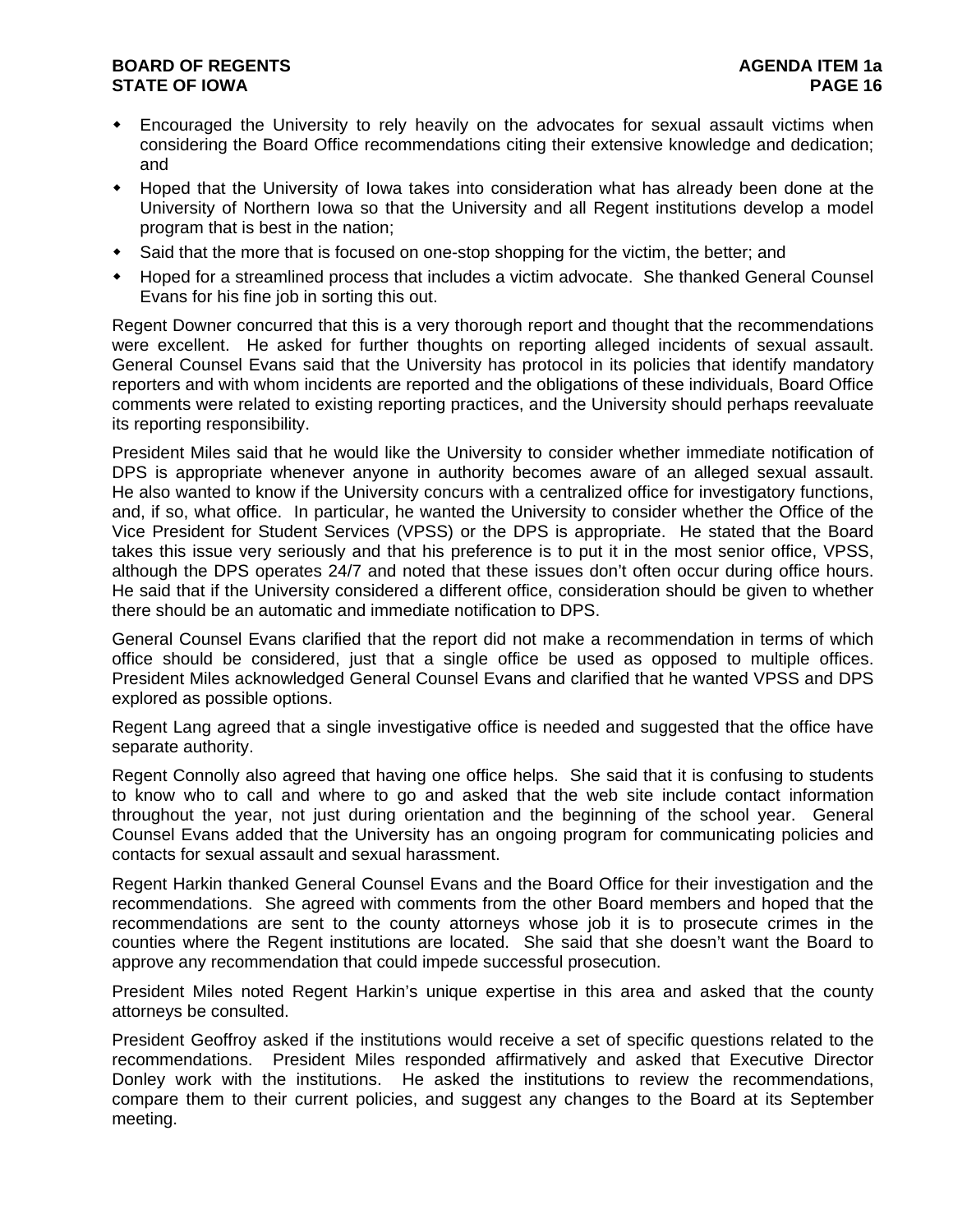# **Faculty Presentation at Iowa State University "Center for Integrated Animal Genomics"**

The presentation was cancelled due to a death in the faculty member's family.

# **Report on the Board of Regents Mathematics and Science Collaborative Initiative**

A more comprehensive report will be provided to the Board in August 2008.

¾ The Board received the report by GENERAL CONSENT.

## **Voluntary System of Accountability Update**

A more comprehensive report will be provided to the Board in August 2008 regarding the development of College Portrait at the three Regent universities. President Pro Tem Evans asked President Allen if a communication plan has been prepared for both the Math-Science Initiative and the Voluntary System of Accountability. President Allen responded that the plans are still being developed. President Miles asked if the August report would include specific information about the College Portraits and President Miles responded that it would.

 $\triangleright$  The Board received the update by GENERAL CONSENT.

## **Final Report on the Articulation Website Development**

Diana Gonzalez presented the report. The Articulation Website Team is on the verge of completing a major educational project that will provide a new source of transfer information to the citizens of Iowa.

Completing this huge effort would not have been possible without the support of Presidents Mason, Geoffroy, and Allen; Provosts Lopes, Hoffman, and Lubker; and Former Interim Executive Director Baumert. The project has also relied heavily on the cooperation and collaboration of the Iowa Department of Education and the community colleges.

The Articulation Website Team provided leadership to this effort but it would have been impossible to complete a project of this magnitude without the work of an extensive number of people, including:

- University transfer advisors who conducted the surveys and focus groups and community college transfer advisors and students who provided key feedback for the project.
- An ISU graduate student who tabulated and analyzed the results and who developed the YouTube promotional videos.
- All of the institutional Information Technology staff members who developed their systems with the fastest turnaround time imaginable. In addition, ISU, as the server host for the website, is responsible for maintaining the website.
- The Marketing/Communications Team who developed a marketing implementation plan and communications materials, including posters and post cards for community colleges, and prepared an implementation budget.

The TransferInIowa website has met all of the requirements identified by Senate File 601 – it will allow students to make informed, cost-effective decisions regarding their postsecondary education plans through a user-friendly website – and reflects the features identified by community college students.

It will allow Iowans to know at the time of enrollment in a community college course:

- Whether the credit will be accepted at the state university of the student's choice;
- The category in which the university will apply the credit; and
- To which degree program or programs the university will apply the credit.

The TransferInIowa.org website is the umbrella site that brings the articulation systems together.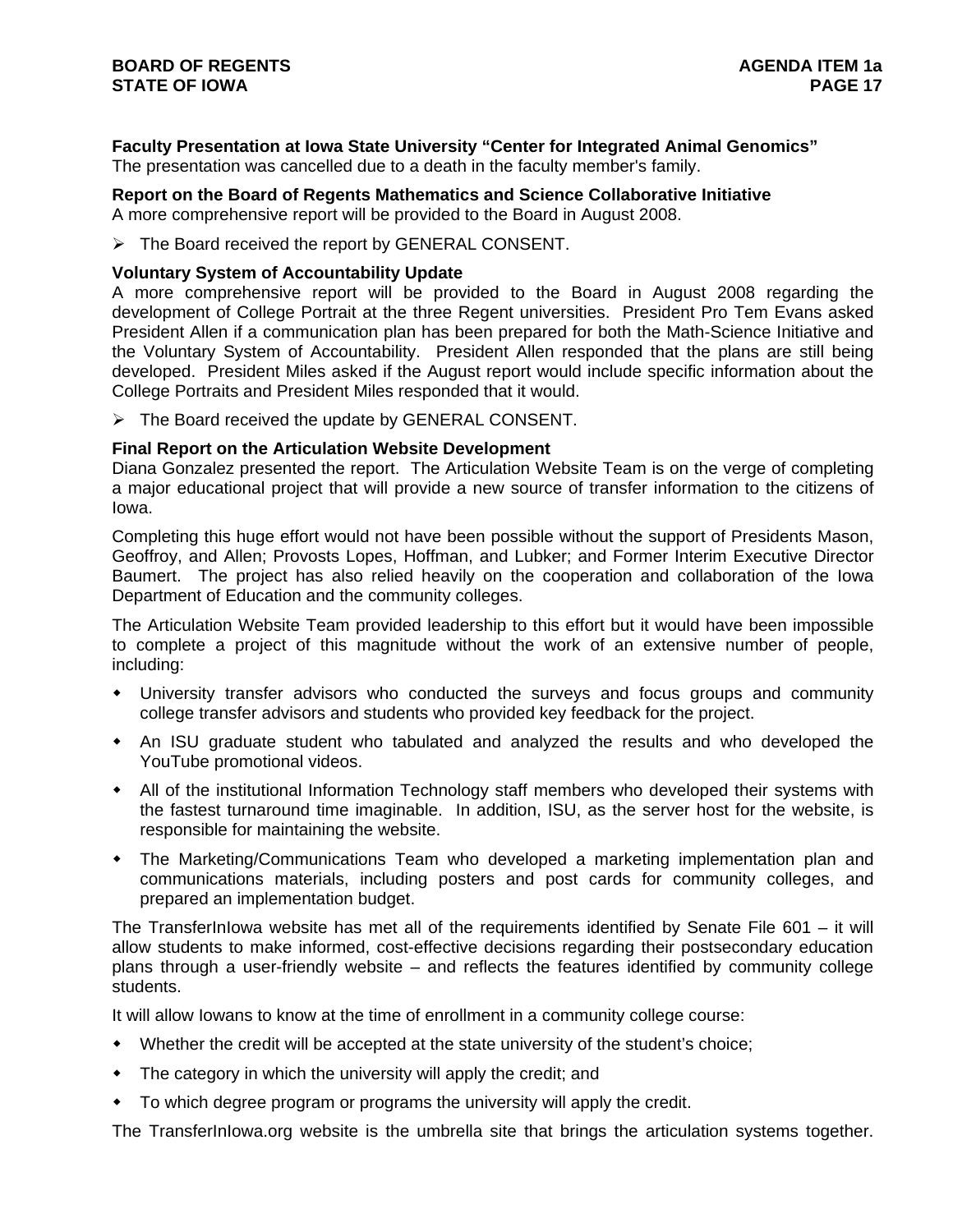The University of Iowa's system is called I-CHART; Iowa State University's system is called TRANSIT; and the University of Northern Iowa's system is called TRANSFER PLAN-IT.

What are the next steps?

- The website will go live on July 1, 2008.
- The Board Office will submit the report on the development of the website to the General Assembly on behalf of the Board of Regents.
- We will continue marketing efforts, including a new YouTube video that will be available after July 1; preparation and distribution of posters and post cards to community colleges; and a Telenet presentation in September to community college staff members on using the website.
- When Dr. Gonzalez met with the community college presidents last fall, they indicated that the website needed to be current. To accomplish that, on an ongoing basis, we will use the community college Common Course Numbering database to input course changes that occur at the community colleges.
- We have put together an evaluation team for the coming year to monitor the website, continue to obtain feedback, and make whatever adjustments are necessary.

Even before going live there is a new audience for the website. When the team began the development of the website, the primary audience was Iowa community college transfer students. However, as the development progressed, Dr. Gonzalez received comments from Iowa Department of Education Director Judy Jeffrey that the website would also support the Governor's Senior Year Plus initiative. Many high school students graduate with community college credits obtained through dual enrollment or post-secondary enrollment options but they do not consider themselves formally as transfer students. This website will allow students to monitor how those credits will apply to a program of study at one of the Regent universities. The team has revised the poster that we developed for community college students for high school students and will be distributing it to all Iowa high schools this fall.

Finally, the Articulation Website Team would like to thank the Board for its work on promoting seamless transitions for Iowa community college students to the Regent universities.

President Miles expressed profound thanks to the Articulation Website Team for the efforts in developing the website in such a short period of time and commended Dr. Gonzalez for her leadership to ensure that the project was completed.

Regent Vasquez requested that the university presidents promote this impressive website at their booths at the Iowa State Fair in August 2008. Regent Connolly also suggested that information about the website be included in the folders for the high schools.

¾ MOVED by LANG, SECONDED by CONNOLLY, to receive the report and direct the Board Office to submit the final report to the General Assembly by July 1, 2008.

| Regent | Campbell | Connolly | Downer | Evans | Gartner | Harkin | _ano | <b>Miles</b> | √asquez |
|--------|----------|----------|--------|-------|---------|--------|------|--------------|---------|
| Aye    |          |          |        |       |         |        |      |              |         |
| Nay    |          |          |        |       |         |        |      |              |         |
| Absent |          |          |        |       |         |        |      |              |         |